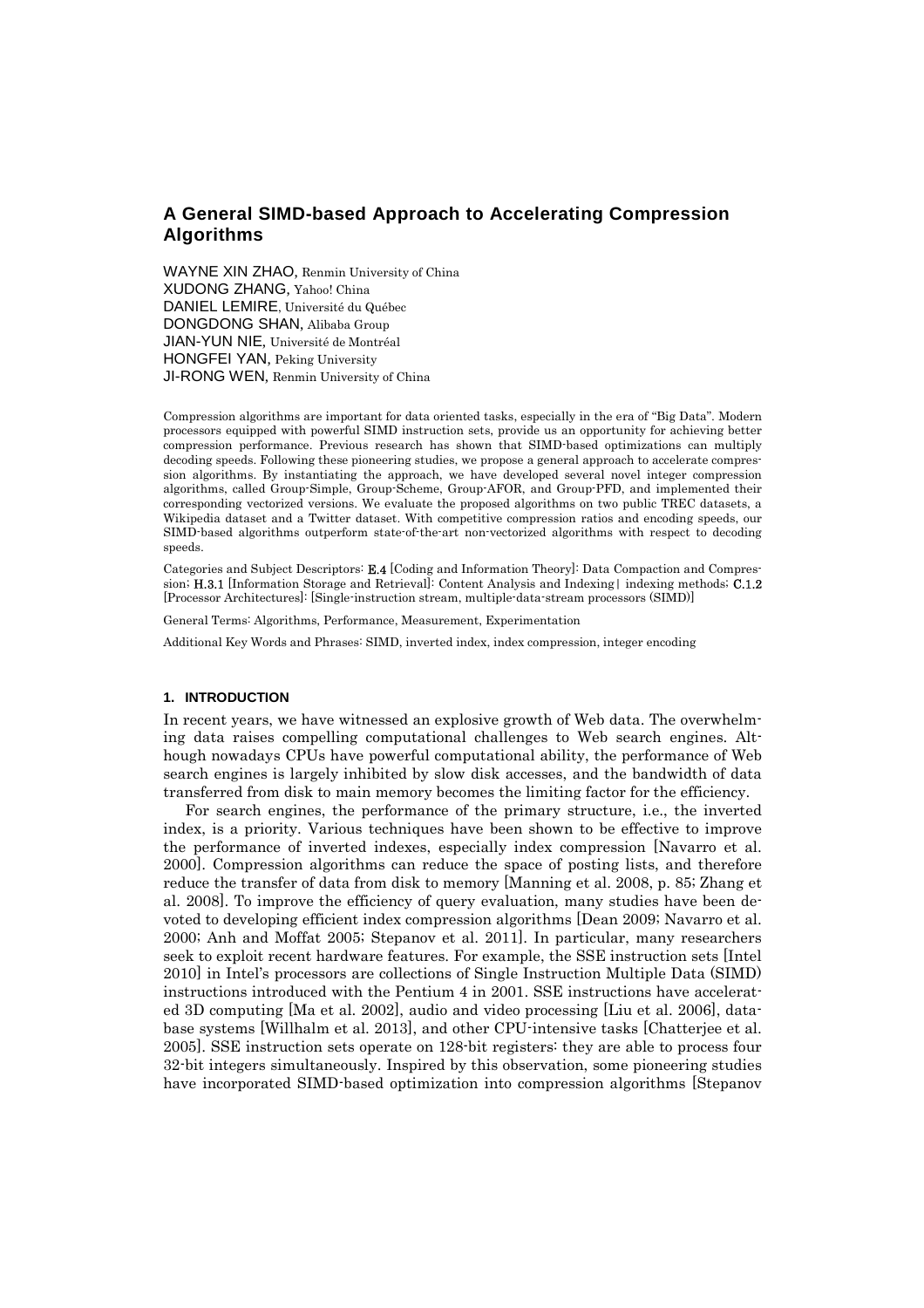et al. 2011; Schlegel et al. 2010]. These studies indicate that the speed of index compression can benefit from vectorization. We aim to develop a compression approach to leverage SIMD instructions present in modern processors.

To design a suitable storage layout, we follow earlier work to store separately control patterns from compressed data and adopt a  $k$ -way vertical data organization [Lemire and Boystov 2015; Schlegel et al. 2010], which makes algorithms easily vectorized by SIMD instructions. Based on such a storage layout, we present a detailed description of the approach and describe strategies to best leverage SIMD-based optimization.

We start from an existing compression algorithm that we wish to vectorize. While the existing algorithm would compress N integers, we compress  $4N$  integers to a 4way data layout. Our approach is sufficiently flexible to accommodate several existing algorithms while providing good performance. We apply the approach to algorithms of four categories covering most of the important practical compression algorithms.

Using our approach, we develop two novel compression algorithms (or algorithm families), i.e., Group-Simple and Group-Scheme. Group-Simple is extended from the traditional Simple algorithms [Anh and Moffat 2005; Anh and Moffat 2006], which can be considered as a word-aligned algorithm; Group-Scheme extends Elias Gamma coding [Elias 1975], which can be considered as a family containing both bit-aligned and byte-aligned variants. Group-Scheme is flexible enough to adapt to different data sets by adjusting two control factors, i.e., compression granularity and length descriptors. We further present the SIMD-based implementations of Group-Simple and Group-Scheme respectively denoted as SIMD-Group-Simple and SIMD-Group-Scheme.

Besides these two families, we also develop Group and vectorized versions of AFOR [Delbru et al. 2012] and PForDelta [Zukowski 2006]. To evaluate the proposed methods, we construct extensive experiments on four public datasets.

The contribution of this paper is summarized as follows:

- Our approach provides a general way to vectorize traditional compression algorithms.
- We develop several novel compression algorithms based on the general compression approach, namely Group-Simple, Group-Scheme, Group-AFOR and Group-PFD. These algorithms cover four major categories of traditional compression algorithms.
- We implement the corresponding vectorized versions of the proposed algorithms, i.e., SIMD-Group-Simple, SIMD-Group-Scheme, SIMD-Group-AFOR and SIMD-Group-PFD. We also examine several important implementation ideas for optimizing the SIMD based algorithms. To the best of our knowledge, it is the first study to implement such a comprehensive coverage of vectorized compression algorithms in a unified approach.
- We conduct extensive experiments on four diverse datasets, including the TREC standard data sets GOV2 and ClueWeb09B, a Wikipedia dataset and a Twitter dataset. Experiments show that our novel SIMD-based algorithms achieve fast decoding speed, competitive encoding speed and compression ratio compared with several strong baselines.
- We integrate the proposed algorithms into an experimental search engine, and examine the performance of different algorithms by the time cost (i.e., query processing performance) and space cost (i.e., index size).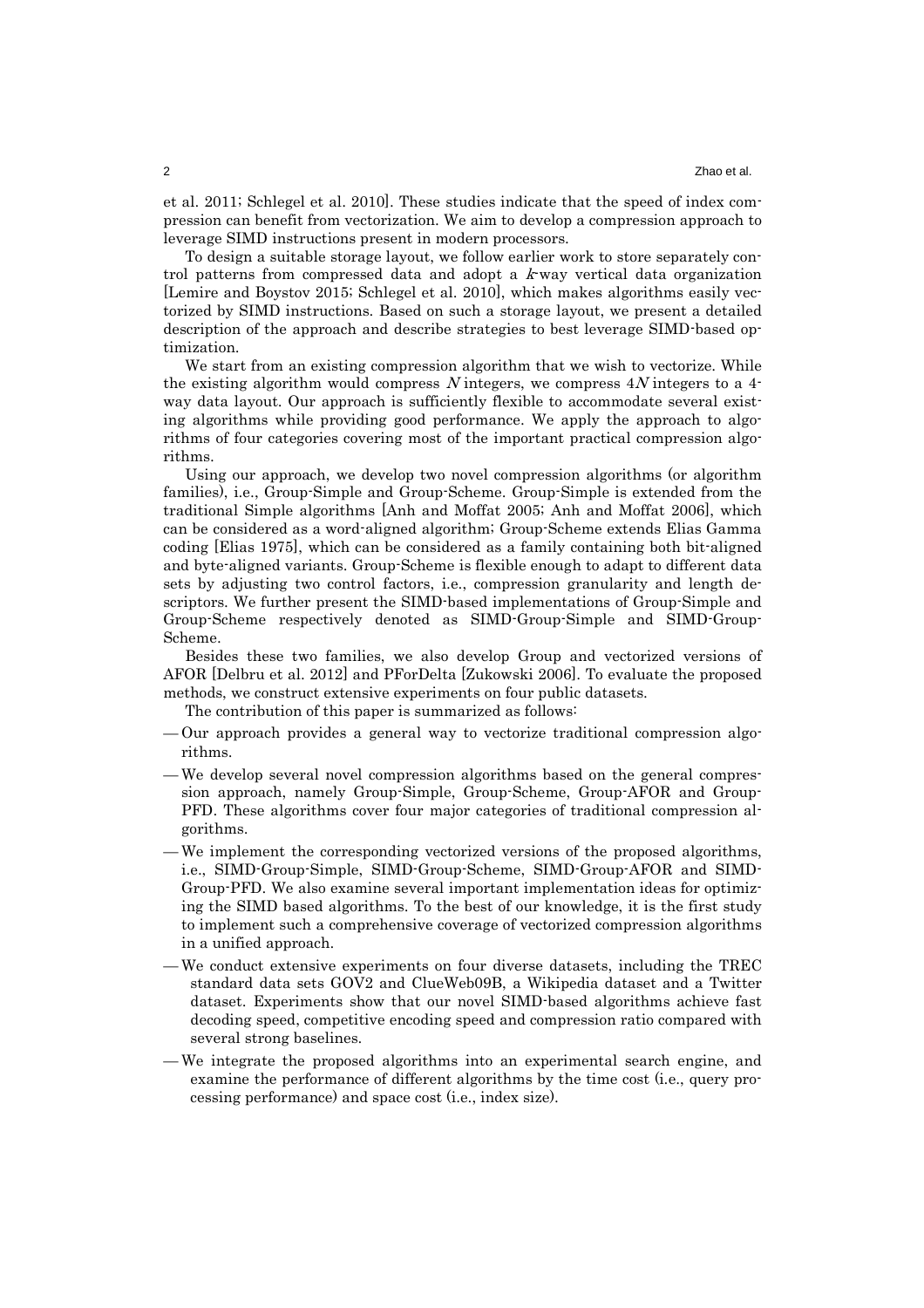The remainder of the paper is organized as follows. We review the technical background and related studies in Section 2. We present the general compression approach in Section 3. Section 4, Section 5 and Section 6 present the proposed algorithms include Group-Simple, Group-Scheme, Group-AFOR and Group-PFD. We carefully study the encoding format and the compression/decompression procedure together with their corresponding SIMD-based versions. Section 7 presents the experimental results and detailed analysis. Section 8 concludes the paper and discusses possible extensions.

#### **2. RELATED WORK**

Inverted indexes provide a general way to index various types of documents, whether an article in Wikipedia, a tweet on Twitter, a news article in the New York Times, a status update in Facebook, etc. Although these types of text documents are different in content coverage and presentation format, we can represent all of them as token sequences and create an *inverted index* to facilitate their access. We first introduce the index representations for documents, and then review the existing compression algorithms in four categories.

### 2.1 **Background for Inverted Index Compression**

#### 2.1.1 **Index representations for Web documents**

Inverted indexes, as the primary structure of search engines, include two important parts: a dictionary and a collection of posting lists. A term in the dictionary corresponds to a unique posting list. A posting list is composed of a sequence of postings, each posting might correspond to a triplet:  $\leq$ DocID, TF<sub>t</sub>, [pos<sub>1</sub>, pos<sub>2</sub>, ..., pos<sub>TF</sub>]>. Do $cID$  is the document identifier, TF<sub>t</sub> is the document frequency of term, and pos<sub>i</sub> denotes the document position of the *h occurrence of term*  $*t*$ *. We mainly focus on the* compression of the frequency and position numbers in the posting lists.

The postings in a posting list are usually sorted in an ascendant order of the value of the *DocIDs*. A commonly adopted technique is to perform  $d-gap$  on posting lists [Manning et al. 2008, p. 96]. Given a strictly increasing positive integer sequence  $d_1$ ,  $d_2, ..., d_n$ , the d-gap operation replaces each integer  $d_i$  with  $d_i \cdot d_{i-1}$ , where  $i > 1$ . With such a representation, our task is to design ways to effectively and efficiently compress postings lists in inverted index. The problem is of general interest: similar techniques are applicable to other fields, such as database compression [Lemke et al. 2011, Raman et al. 2013].

#### 2.1.2 **Bit packing techniques**

Typically, there are two types of data layout for storing a sequence of encoded integers. Horizontal layout stores n encoded integers according to the original order of the integer sequence, while  $k$ -way vertical layout distributes  $n$  consecutive integers to k different groups. Furthermore, the number of bits used to encode an integer in binary format is called *bit width*, while the *effective bit width* denotes the minimum number of bits to encode an integer in binary.

In Figure 1, we present an illustrative example of a 4-way vertical layout. Int1  $\sim$ Int8 denote 8 encoded integers and each four consecutive integers are stored in four different groups respectively.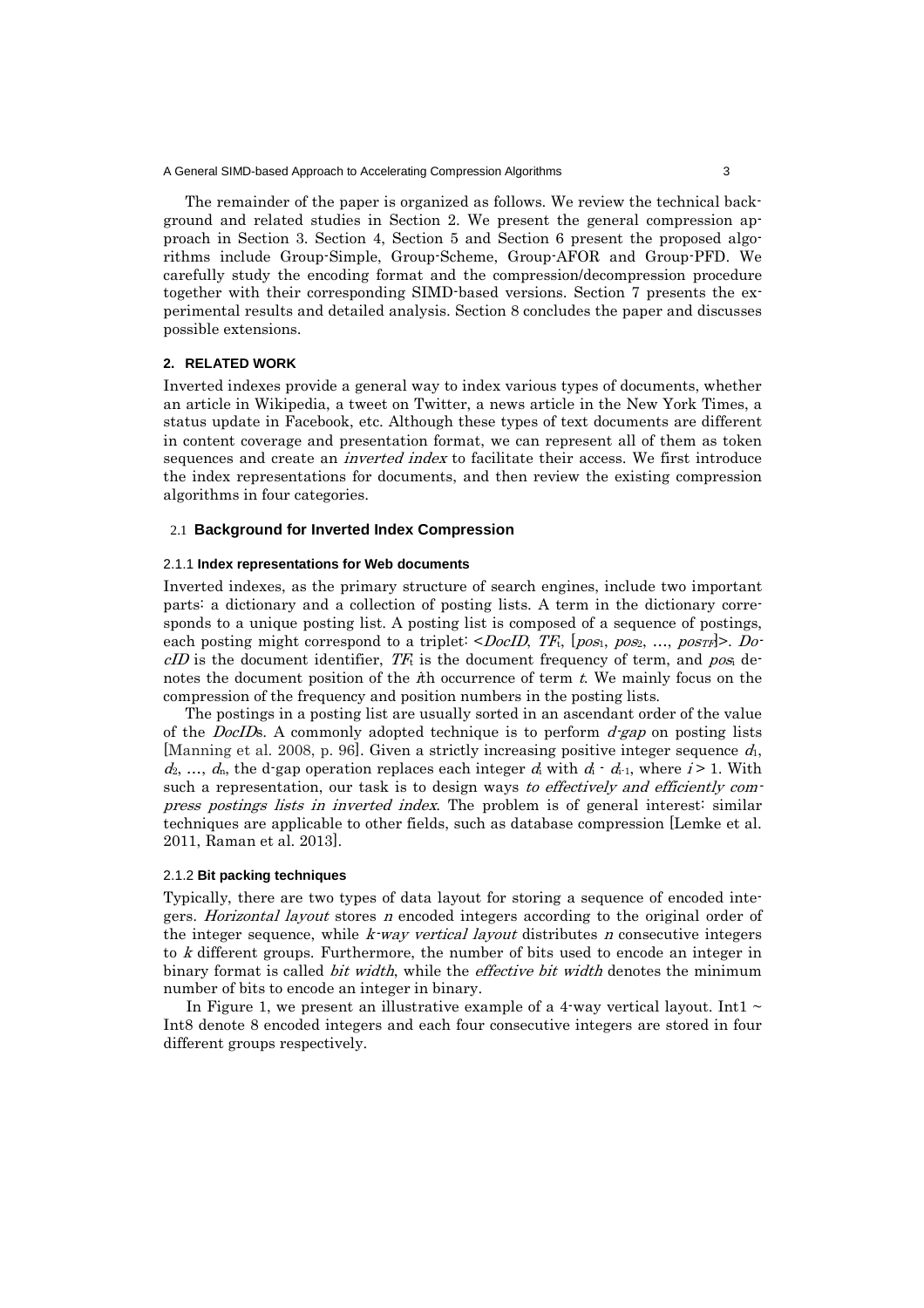4 Zhao et al.



Fig. 1. Horizontal and vertical data layout.

# 2.1.3 **Evaluation metrics**

To evaluate the performance of compression algorithms, there are three widely used metrics, namely decoding speed, encoding speed and compression ratio. Decoding/encoding speed measures the processing rate of integers by an algorithm. The compression ratio is defined as the ratio between the uncompressed size and compressed size, and usually expressed as the average number of bits per encoded integer [Manning et al. 2008, p. 87].

### 2.2 **Bit-aligned codes**

In bit-aligned codes, the *bit* is the minimum unit to represent an integer. Such codes can be traced back to Golomb coding [Witten et al. 1999, p. 121] and Rice coding [Rice and Plaunt 1971]. Golomb coding encodes an integer by two parts, i.e., the quotient and the remainder. The quotient is unary encoded, and the remainder is binary encoded. The bit width depends on the divisor  $M$ , which is commonly set to 0.69 times the average value of all integers. For example, assume that the divisor is 4, we have  $14 \div 4=3$  (2), thus 14 will be encoded as "000110". Rice coding [Rice and Plaunt 1971] further requires  $M$  to be a power of two to acceleration the computation. Golomb coding and Rice coding have high compression ratio, but their encoding/decoding speed is low.

Elias Gamma [Elias 1975] encodes an original integer x with two parts. The first part is the unary coding of the effective bit width, and the second part is the natural binary representation of x without the leading 1. For example,  $14=2^{3}+6$ , thus 14 will be encoded as "0001110" by Elias Gamma.

Schlegel et al. [Schlegel et al. 2010] proposed a vectorized version of Elias Gamma coding, called  $k$ -Gamma.  $k$ -Gamma encodes a sequence of  $k$  consecutive integers at a time. It first calculates the effective bit width  $b$  of the maximum integer in this sequence, and represents each integer with  $b$  bits. Then, the value of  $b$  is encoded in unary and the low  $b$  bits of each of  $k$  integers are encoded in binary. Schlegel et al. adopted the vertical data layout to keep  $k$  integers word-aligned, and applied SIMD instructions to vectorize for storing and loading the  $k$  integers. As discussed in Section 5, k-Gamma can be viewed as one special variant of our proposed Group-Scheme.

### 2.3 **Byte-aligned codes**

Byte-aligned codes represent an integer in bytes. Variable Byte (VB) encoding [Manning et al. 2008, p. 96] uses bytes to represent a non-negative integer, and the most significant bit of a byte is the continuation bit to indicate whether it is the last byte while the remaining bits store the natural binary representation of the integer.

Group Variable Byte (GVB) [Dean 2009] aggregates the flag bits of a group of integers into a byte called control byte. When compressing 32-bit integers, a control byte consists of four 2-bit descriptors, where each descriptor represents the number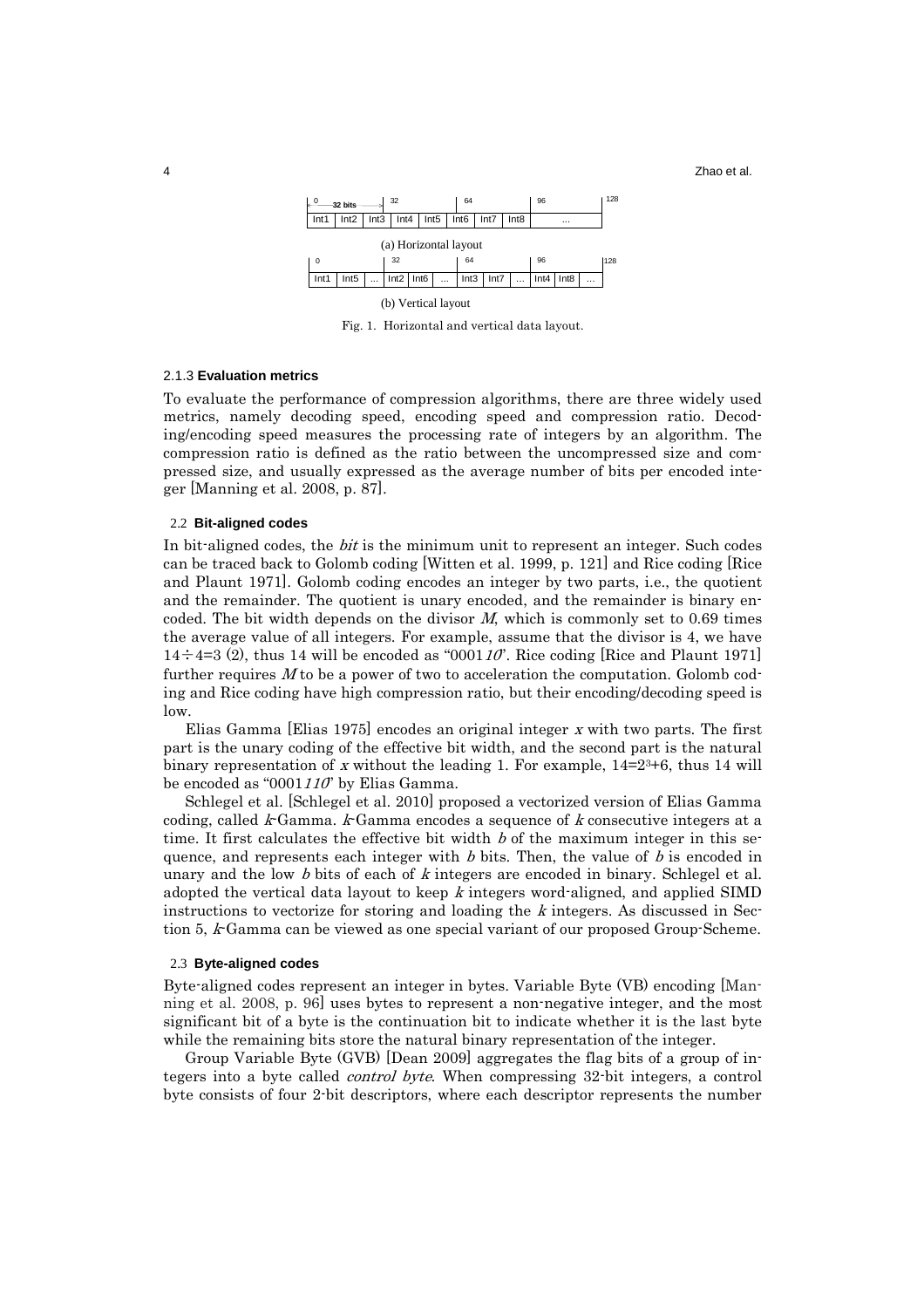of bytes needed for an original integer in binary format (00 for 1 byte, 01, for two bytes, 10 for three bytes and 11 for four bytes). GVB encodes and decodes groups of four integers.

There are two ways to code descriptors. If the descriptors are binary coded, the variant is called GVB-Binary. If the descriptors are unary coded, the variant is called GVB-Unary. GVB-Unary includes two variants G8IU and G8CU [Scholer et al. 2002, Stepanov et al. 2011]. Both G8IU and G8CU use 8-byte data areas supported by a 1 byte control pattern. In G8IU, all data areas can be independently decoded, but the last few bytes may be wasted (e.g., when storing integers requiring 3 bytes, only 6 out of 8 bytes can be used). Similarly, the last few bits of the control pattern might be unused. In G8CU, we use all bytes, with integers allowed to overlap between two data areas.

Stepanov et al. exploited SIMD instructions to accelerate the decoding speed of the three variants of GVB [Stepanov et al. 2011]. On x64 processors, integers packed with GVB can be efficiently decoded using the SSSE3 shuffle instructions: *pshufb*. We call Stepanov et al.'s implementations with vectorized decoding as SIMD-GVB-Binary (or SIMD-GVB), SIMD-G8IU and SIMD-G8CU respectively in this paper.

### 2.4 **Word-aligned codes**

In word-aligned codes, we try to encode as many integers as possible into a 32-bit or 64-bit word. Simple-9 [Anh and Moffat 2005; Anh and Moffat 2006] divides a 32-bit codeword into two parts: a 4-bit selector/pattern and a 28-bit encoded data. It sets up 9 different selectors to instruct the encoding of consecutive integers in the 28-bit data. Zhang et al. proposed Simple-16 [Zhang et al. 2008] improving Simple-9 by extending the number of selectors from 9 to 16.

Anh et al. [Anh and Moffat 2010] used a 64-bit word (a.k.a. Simple-8b and they refer to 32-bit Simple family as Simple-4b). A codeword consists of a 4-bit selector and a 60-bit data.

Previous studies showed that the Simple family has good overall performance with respect to compression/decompression speed and compression ratio [Lemire and Boystov 2015].

#### 2.5 **Frame based codes**

A frame refers to a sequence of integers with the same bit width. This category includes PackedBinary [Anh and Moffat 2010], PForDelta [Zukowski 2006; Zhang et al. 2008; Yan et al. 2009], VSEncoding [Silvestri and Venturini 2010] and AFOR [Delbru et al. 2012]. PackedBinary encodes a frame of integers using the same effective bit width of *b* bits. However, PackedBinary cannot compress well when there are infrequent large integers (called exceptional values).

 To deal with exceptional values, Zukowski et al. [Zukowski 2006] proposed PFORDelta (PFD), which separates normal integers from exceptional integers. The normal integers are still encoded with the same bit width, but the exceptional integers are kept in a global exception array and processed separately. Zukowski's implementation does not compress the exceptional values. As a follow-up, Zhang et al. [Zhang et al. 2008] use 8, 16 and 32 bits to store exceptions according to the maximum exceptional values. Yan et al. [Yan et al. 2009] proposed two new variants called NewPFD and OptPFD. They use the same bit width for a frame of 128 integers rather than for all integers. The difference between NewPFD and OptPFD lies in the selection of bit width  $b$ . NewPFD determines  $b$  by requiring more than 90% of the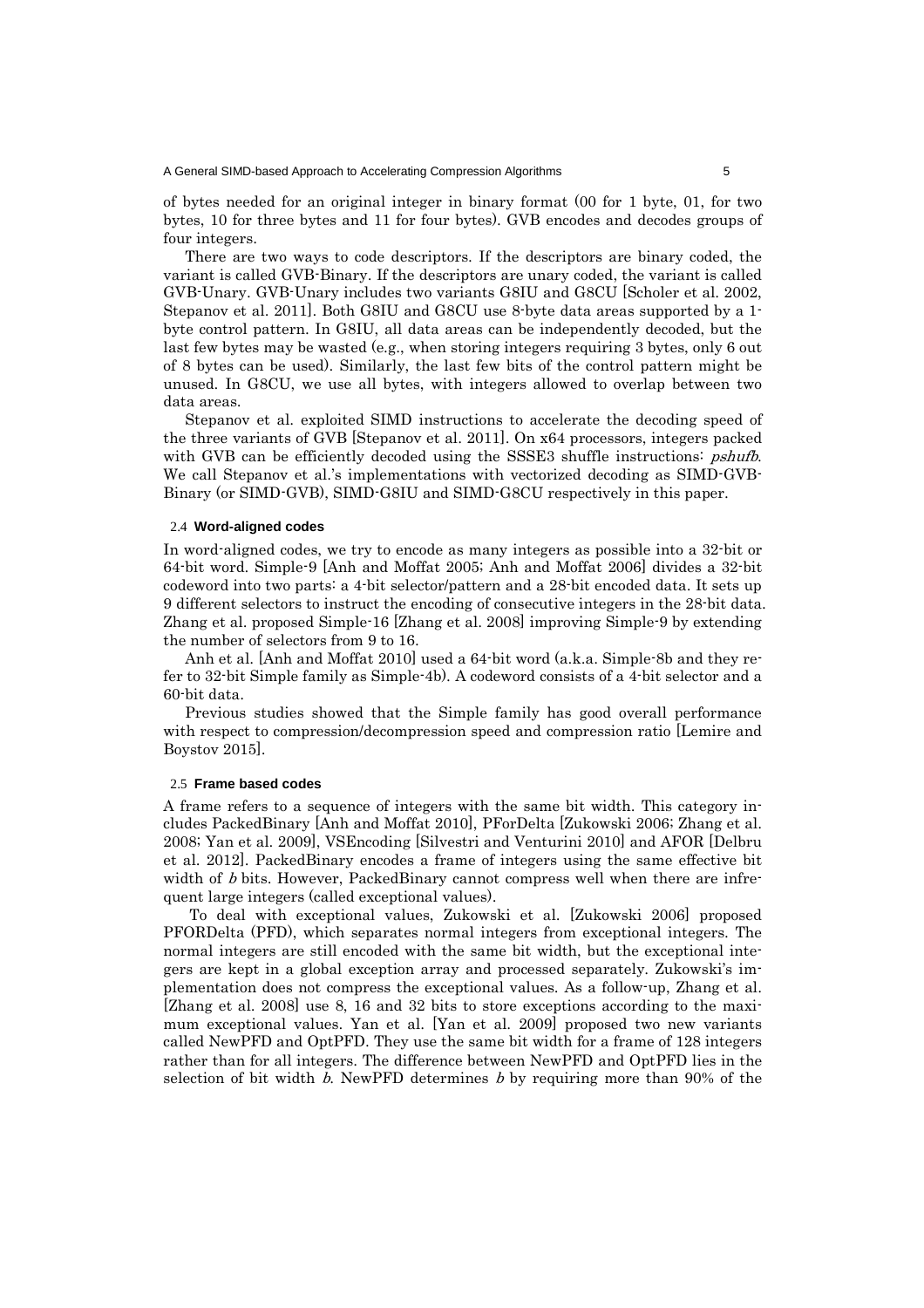integers can be held in  $b$  bits, while OptPFD determines  $b$  by optimizing the overall compression ratio.

Lemire and Boystov used SIMD instructions to optimize Packed Binary and PForDelta [Lemire and Boystov 2015]. They proposed a novel vectorized algorithm called SIMD-BP128 for fast decompression. They aggregate 128 successive integers as a frame and use vertical layout to pack them with a unified bit width  $b$  for the frame. For better compression ratios, they further proposed another new vectorized variant called SIMD-FastPFor, in which they design effective techniques to store the exceptional values.

Packed Binary and PFORDelta adopt a fixed frame length (i.e., the number of integers in a frame) in contrast to approaches using varying frame lengths to improve compression ratio. Silvestri et al. proposed VSEncoding [Silvestri and Venturini 2010], which uses a dynamic programming approach to partition a list of integers into frames. Frame lengths are chosen from the set  $\{1, 2, 4, 8, 12, 16, 32, 64\}$ . Similarly, Delbru et al. proposed AFOR (Adaptive Frame of Reference) [Delbru et al. 2012], which uses only three different frame sizes: {8, 16, 32}.

### **3. A GENERAL SIMD-BASED COMPRESSION APPROACH**

In this section, we present a general compression approach designed to incorporate SIMD-based vectorization in integer compression routines. We are motivated by pioneering studies on SIMD-based compression algorithms [Schlegel et al. 2010; Stepanov et al. 2011; Lemire and Boystov 2015]. We borrow and generalize the core ideas of previous SIMD-based algorithms.

For convenience, we first summarize the terminology used throughout the paper in Table I.

| abio i: oai torrillioiogy. |                                                                                                                                                             |  |  |  |  |
|----------------------------|-------------------------------------------------------------------------------------------------------------------------------------------------------------|--|--|--|--|
| Terminology                | <b>Explanation</b>                                                                                                                                          |  |  |  |  |
| Snip                       | Each primitive unary or binary codeword is referred to as a <i>snip</i> .<br>We distinguish between two types of snips: control patterns and<br>data snips. |  |  |  |  |
| Control pattern            | A control pattern is a <i>snip</i> that describes how several integers<br>are packed.                                                                       |  |  |  |  |
| Control area               | The data space storing several control patterns.                                                                                                            |  |  |  |  |
| Vector                     | A vector denotes 128-bit data.                                                                                                                              |  |  |  |  |
| Component                  | A vector is further divided into four 32-bit data <i>components</i> .                                                                                       |  |  |  |  |
| Data area                  | The data space containing the data snips where integers are<br>packed.                                                                                      |  |  |  |  |
| Frame                      | A frame denotes a sequence of integers.                                                                                                                     |  |  |  |  |
| Quadruple                  | A quadruple denotes four consecutive integers.                                                                                                              |  |  |  |  |
| Scalar                     | Scalar algorithms use conventional instructions operating on<br>single words.                                                                               |  |  |  |  |
| Vectorized                 | Vectorized algorithms rely on vector instructions operating on<br>several words at once.                                                                    |  |  |  |  |

Table I. Our terminology.

#### 3.1 **Encoding Formats**

The storage layout of a compression algorithm often consists of control patterns and data snips. Data snips represent the encoded integers in binary format, while control patterns code the auxiliary information necessary to interpret the data snips. Many compression algorithms such as VB [Scholer et al. 2002] and Rice [Rice and Plaunt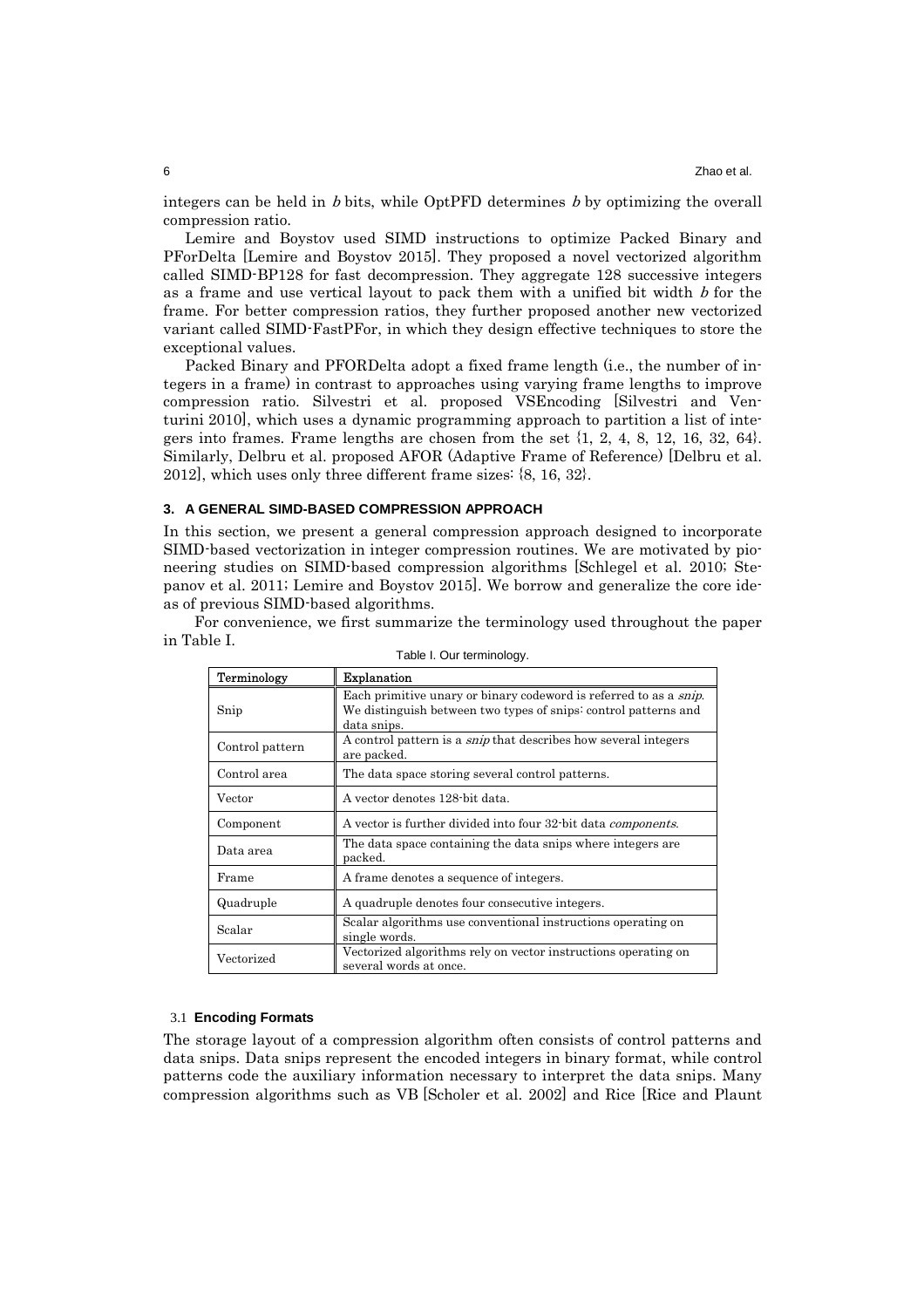1971] interleave the control and data snips in a continuous stream. For example, in Simple-9, each 32-bit word contains a control pattern (4 bits) followed by a data snip (28 bits). Yet previous authors have found it convenient to separate control patterns from data snips in distinct space when designing SIMD compression algorithms [Schlegel et al. 2010; Lemire and Boystov 2015]. We adopt this idea. Thus, in creating a vectorized version of a scalar algorithm, we store continuously the data snips in the data area. Similarly, we regroup the control patterns in the *control area* separately. Moreover, we pack the data snips using a 4-way vertical data organization.

We consider an existing integer compression algorithm where a control pattern describes a sequence of N consecutive integers. In our approach, we use this same control pattern to describe a sequence of 4N consecutive integers. I.e., the control pattern describes  $N$  integer quadruples. Each four integers in a quadruple are encoded in the same way, and distributed into the four 32-bit data components of a 128-bit data vector.

As much as possible, our encoding and decoding routines are just a vectorized version of the original scalar routines: if a control pattern specifies that 32 integers are packed using a bit width of 10, then we would pack 128 integers using the same bit width (10). Though simple, this approach is effective.

For algorithms with exceptional values (e.g., *PForDelta*), it is infeasible to directly apply our strategy because we have exceptions in addition to control patterns and data snips. However, it is not difficult to extend our approach to include exceptions stored in a separate location.

# 3.2 **SIMD-based Encoding and Decoding**

SIMD (Single Instruction, Multiple Data) instructions are widely supported by modern processors. In particular, our SIMD-based algorithms focus on the SSE instructions available on all recent Intel processors [Intel 2010]. These instructions operate on 128-bit registers (called XMM registers) making it possible to process four 32-bit integers simultaneously. The main SSE instructions used in our algorithms are:

- MOVDQA dst src<sup>c</sup> Copy from 128-bit data source src to 128-bit dst. src and dst must be 16-byte aligned, and both cannot be a memory address at the same time (it requires at least one register).
- MOVDQU *dst src*: Same as MOVDQA except that *src* and *dst* are allowed to be 16-byte unaligned.
- **PSRLDQ/PSLLDQ xmm1 imm8/xmm2** Regard xmm1 as an array of four 32-bit integers, and logically shift each integer right/left according the value of immediate  $\imath m m \mathcal{S}$  or  $\imath \imath m \mathcal{S}$ register.
- PAND/POR xmm1 xmm2 execute AND/OR operation on the two 128-bit XMM registers.

It has been noted that a 128-bit data vector can be loaded into 128-bit XMM register, which is particularly useful for the vectorization of the scalar compression algorithms. As discussed in Section 3.1, each four consecutive integers in a quadruple are distributed into four data components by adopting the 4-way vertical layout. More importantly, the four integers in a quadruple are encoded in the same way (e.g., with the same bit width), which makes it feasible to process four 32-bit data components simultaneously with SIMD instructions. For encoding and decoding integers, we are able to vectorize the shift and mask operations for each four integers with SIMD in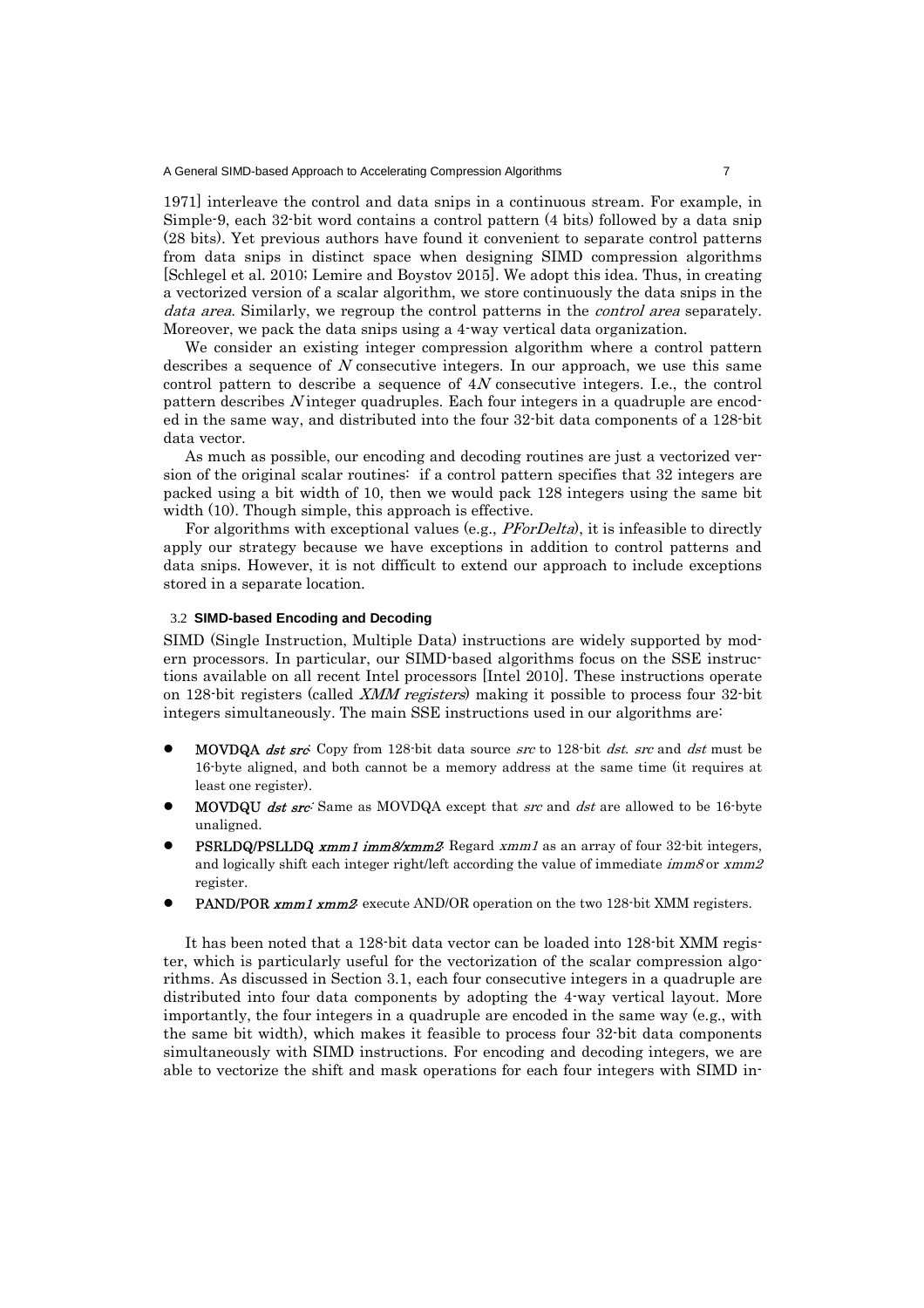structions, which yields a 75% reduction in the number of executed operations. (See Section 4.4.)

### 3.3 **Overall organization of the following sections**

In Table II, we categorize commonly used (non-SIMD) compression algorithms into four categories. We instantiate the proposed compression approach on several scalar compression algorithms from these four categories. The roadmap of the following sections is listed as follows:

 $-$  *Word-aligned*: In Section 4, we propose the *Group-Simple* algorithm, which extends the Simple-9 algorithm.

 $-Bit/Byte-aligned$ . In Section 5, we propose the *Group-Scheme* family, which originates from the ideas of Elias Gamma and Group Variable Byte algorithms.

– Frame based: In Section 6, we propose the Group-AFOR and Group-PFD based on AFOR and PForDelta respectively.

Table II. Algorithm categorization with the corresponding instantiations in our approach. We mark the instantiated algorithms in bold and present specific modification points to fit into the approach.

| Algorithm<br>category       | Scalar algorithms                                                                   | Instantiations in our<br>approach        | Specific modification                                                                                                                                                     |
|-----------------------------|-------------------------------------------------------------------------------------|------------------------------------------|---------------------------------------------------------------------------------------------------------------------------------------------------------------------------|
| Bit-aligned<br>Byte-aligned | Golomb<br>Rice<br>Elias Gamma<br>$k$ -Gamma<br>Variable Byte<br>Group Variable Byte | Group-Scheme                             | • Incorporate different compres-<br>sion granularities and length de-<br>scriptors into the encoding format.                                                              |
| Word-aligned                | Simple-9<br>Simple-16<br>Simple-8b                                                  | Group-Simple                             | • Provide ten optional controlling<br>patterns and the effective bit width<br>can be up to 32-bits (Simple only<br>supports a maximum bit width of<br>$28 \text{ bits}$ . |
| Frame based                 | PackedBinary<br><b>PForDelta</b><br><b>AFOR</b><br>FastPFor                         | <b>BP128</b><br>Group-PFor<br>Group-AFOR | $\bullet$ Apply split selection (AFOR) or<br>bit width selection (Packed Binary)<br>on a quarter of the original integer<br>array.                                        |

#### **4. GROUP-SIMPLE ALGORITHM**

In this section, we extend the well-known Simple algorithm to a novel algorithm called *Group-Simple*, which uses the general approach in Section 4. Similar to Simple-9/16, Group-Simple still uses four bits to represent a control pattern. The difference is that a control pattern in Group-Simple instructs the compression of 128-bit data rather than 28-bit data. The encoding/decoding operation of a 128-bit data vector can be potentially optimized by SIMD instructions.

### 4.1 **Encoding Format and Storage Layout**

In this part, we first introduce the storage layout and optional patterns in Group-Simple algorithm.

### 4.1.1 **Storage Layout**

In Simple-9/16 algorithms, a 32-bit codeword is divided into two parts: a 4-bit control pattern and 28-bit encoded data. Each control pattern corresponds to a 128-bit data vector, which is further divided into four 32-bit data components.

In Figure 2, we present a schematic diagram for the storage layout in Group-Simple. The major difference between Group-Simple and Simple-9/16 is that control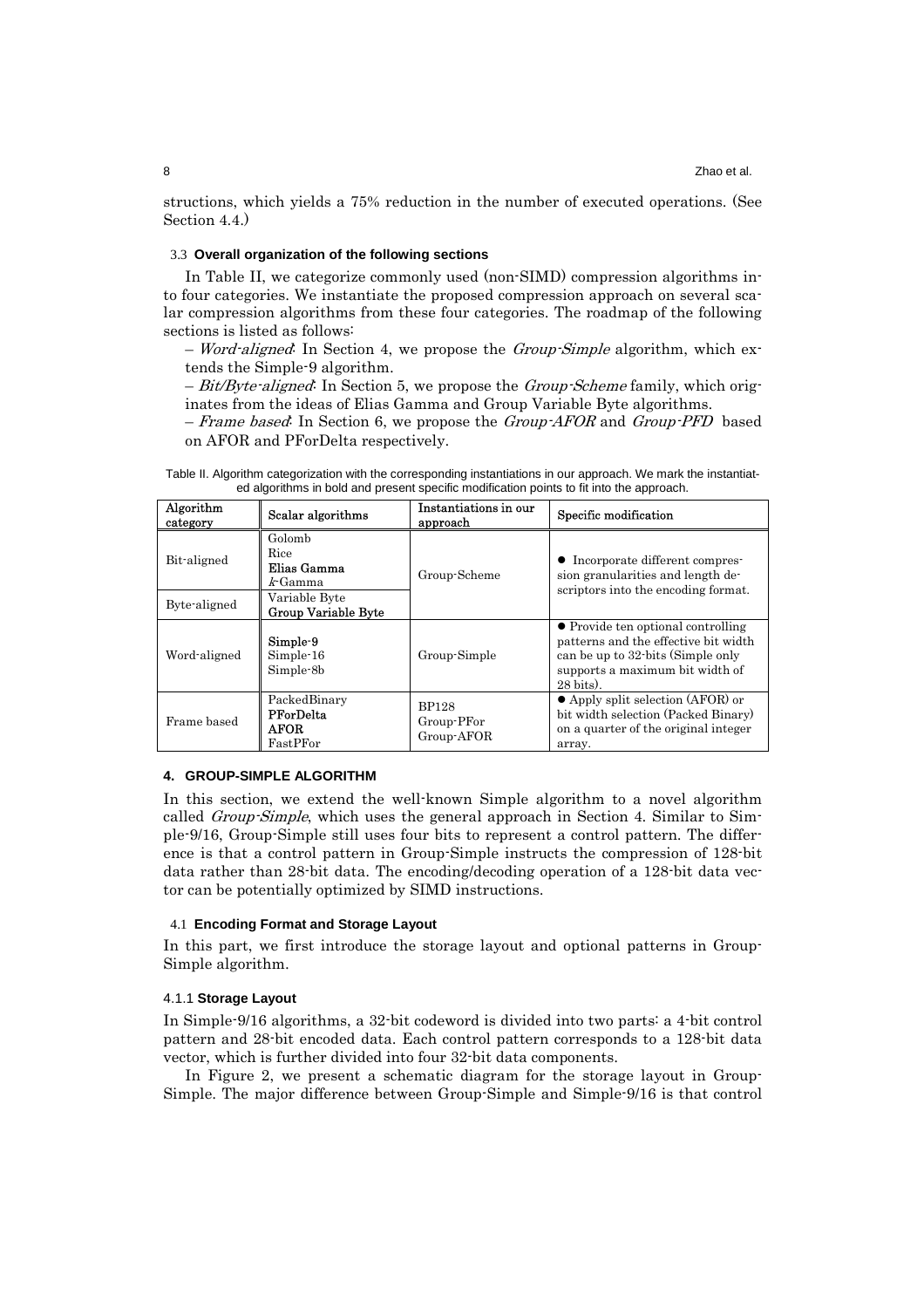patterns and encoded data are stored separately in physical space to ease vectorization: the control area stores all control patterns, and the data area stores all data components. The data area adopts the 4-way vertical storage layout.



Fig. 2. Overall storage layout in Group-Simple.

# 4.1.2 **Control Patterns**

In Group-Simple, we use four bits to represent a control pattern. Each control pattern corresponds to a triplet (SEL, NUM, BW), where SEL denotes the selector identifier for the optional patterns, NUM denotes the number of integers encoded in a 32 bit data component, and  $BW$  denotes the bit width of an integer in the data component. Table III shows the ten optional patterns in Group-Simple. With the increase of the selector identifier (SEL), the number of encoded integers  $(NUM)$  in a data component decreases, and the bit width (BW) of each encoded integer increases. One advantage of Group-Simple over Simple-9/16 is that the maximum bit width for an encoded integer can be up to 32 bits, which is important for compressing document collections with large docIDs.

Table III. Optional patterns in Group-Simple.

| <b>SEL</b> |          |                       |                  |   | u      |                       |    |           |
|------------|----------|-----------------------|------------------|---|--------|-----------------------|----|-----------|
| N<br>UM    | າດ<br>υZ | $\overline{10}$<br>16 | $\sqrt{2}$<br>ΠU | ີ | -<br>u | ω                     | ×  |           |
| BW         |          |                       | -c<br>٠U         |   |        | $\overline{10}$<br>ΨU | 10 | ໑໑<br>υZι |

### 4.2 **Encoding Procedure**

Our encoding procedure is similar to that of the original Simple-9 algorithm. We determine the control patterns, and store them along the corresponding data snips. In contrast with Simple-9, we store the control patterns and data snips in distinct locations. However our encoding process in preceded by the generation of a temporary buffer called *quad max array* that stores the maxima of quadruples. In what follows, we review the three key points of the encoding procedure in details.

Generation of the quad max array. Group-Simple adopts the 4-way vertical layout, and each four integers from four consecutive components of a vector share the same control pattern. It indicates that each four integers in a quadruple share the same bit width, which is determined by the maximum integer in the quadruple. We refer to this integer as a *quad max integer*. The quad max array quadmax stores all the quad max integers. Formally, the quad max numbers are generated taking of the maximum of each four integers in the input array as follows:

 $quadax[i] = \max( input[4*i], input[4*i + 1], input[4*i + 2], input[4*i + 3]),$ 

where *input* denotes the input array and  $i$  is the index variable. The quad max array is built and maintained in RAM, and released once we have generated the control patterns for all integers.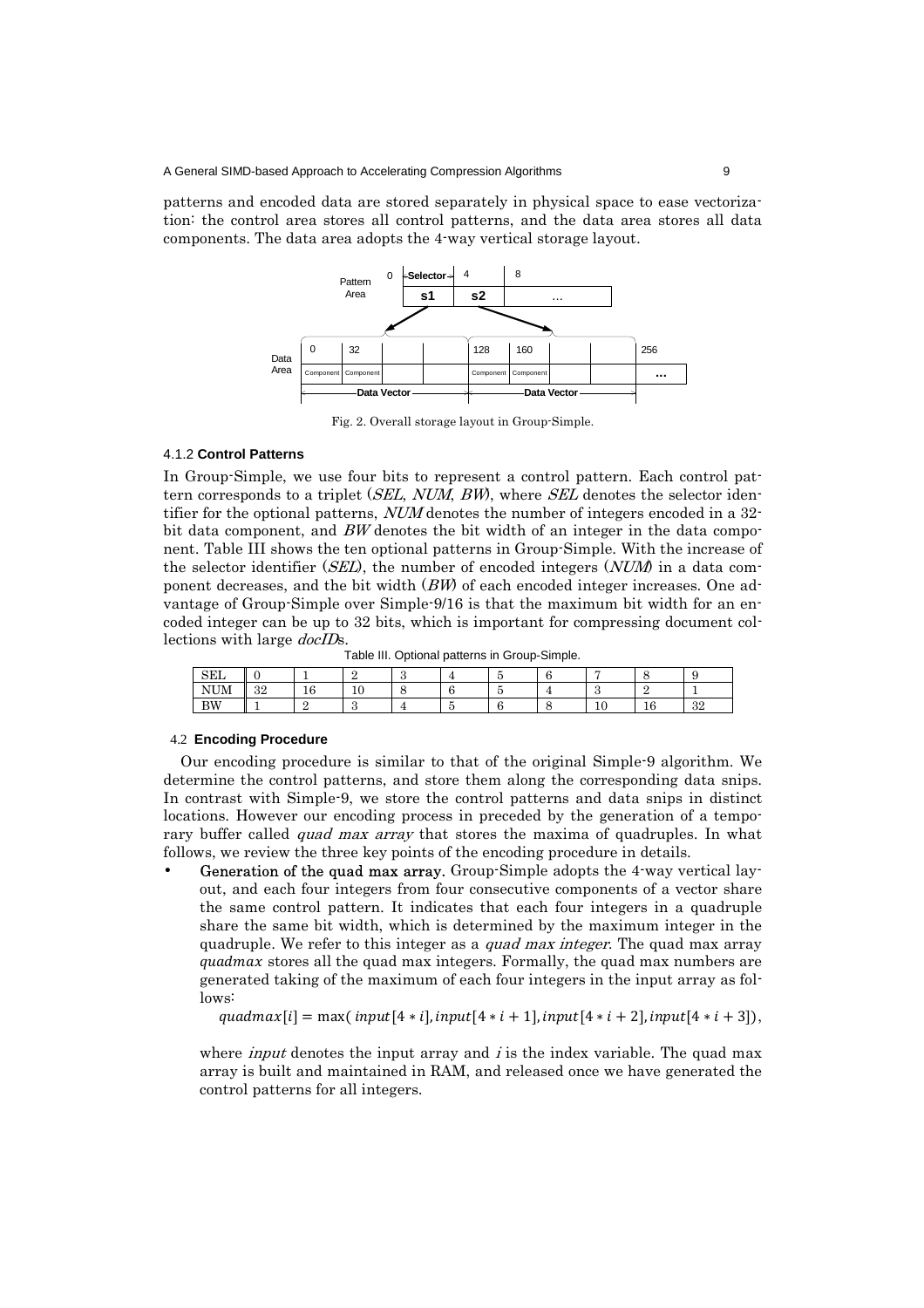• Pattern selection algorithm. Similar to Simple-9/16, a naïve way to select the control patterns is to scan all the integers in a sequence. Here we propose a pattern selection algorithm based on the quad max array, which only needs to process a quarter of the original integers. We present the pattern selection algorithm in Algorithm 1. It requires two input parameters  $(i_1)$  MaxArr, the quad max array and  $(i_2)$  L, the length of MaxArr. The algorithm returns with  $(0)$  *ModeArr*, the array of generated selectors and  $(0)$  *TotalModeNum*, the length of ModeArr. At each iteration, it examines each of the ten optional patterns in an ascending order of the selector identifiers (SEL) and tries to find a pattern to fit the remaining quad max integers as many as possible. With the increase of the selector identifiers, the number of integers in a data vector decreases and the bit width increases. More specially, Line  $1~1~4$  are the initialization steps for variables, Line 6~16 are the inner loop for pattern selection, and Line  $17~19$  are the update steps for the variables. It is worth explaining the inner for loop for pattern selector in more details. When an integer has greater effective bit width than the current selector  $(BW)$ , we consider the next pattern with a larger bit width. The loop in Line 14 ends when (1) the number of integers reaches the limit of the current selector, i.e.,  $NUM$ ; (2) we have reached the end of *MaxArr*. We use the shift operation to obtain the largest number with an effective bit width of b bits, i.e., the variable *mask*.

| <b>ALGORITHM 1.</b> The pattern selection algorithm for Group-Simple.    |
|--------------------------------------------------------------------------|
| Input:                                                                   |
| MaxArr, the quad max array of integers with bit widths no larger than 32 |
| L, the length of MaxArr                                                  |
| (NUMi, BWi), the optional patterns in Group-Simple in Table III          |
| Output:                                                                  |
| <i>ModeArr</i> , the array of generated selectors                        |
| <i>TotalModeNum</i> , the length of <i>ModeArr</i>                       |
| 1. Initialize ModeArr to be an empty array                               |
| 2. TotalModeNum $\leftarrow 0$                                           |
| 3. $I \leftarrow L$ /* get a value copy of $L^*$ /                       |
| 4. $j \leftarrow 0$ , $k \leftarrow 0$                                   |
| while $l > 0$ do<br>5.                                                   |
| for $i = 0$ to 9 do<br>6.                                                |
| $(n, b) \leftarrow (NUM_i, BW_i)$<br>7.                                  |
| $mask \leftarrow Power(2,b) - 1$<br>8.                                   |
| 9.<br>$pos \leftarrow 0$                                                 |
| while $pos < min(n, l)$ AND $MaxArr[j+pos] \leq mask$<br>10.             |
| 11.<br>$pos \leftarrow pos + 1$                                          |
| 12.<br>end                                                               |
| 13.<br>if $pos = n \text{ OR } pos = l$ then                             |
| exit from for loop<br>14.                                                |
| 15.<br>end                                                               |
| 16.<br>end                                                               |
| $l \leftarrow l - pos, j \leftarrow j + pos$<br>17.                      |
| $Modelrr[k] \leftarrow i, k \leftarrow k+1$<br>18.                       |
| $TotalModeNum \leftarrow TotalModeNum + 1;$<br>19.                       |

20. end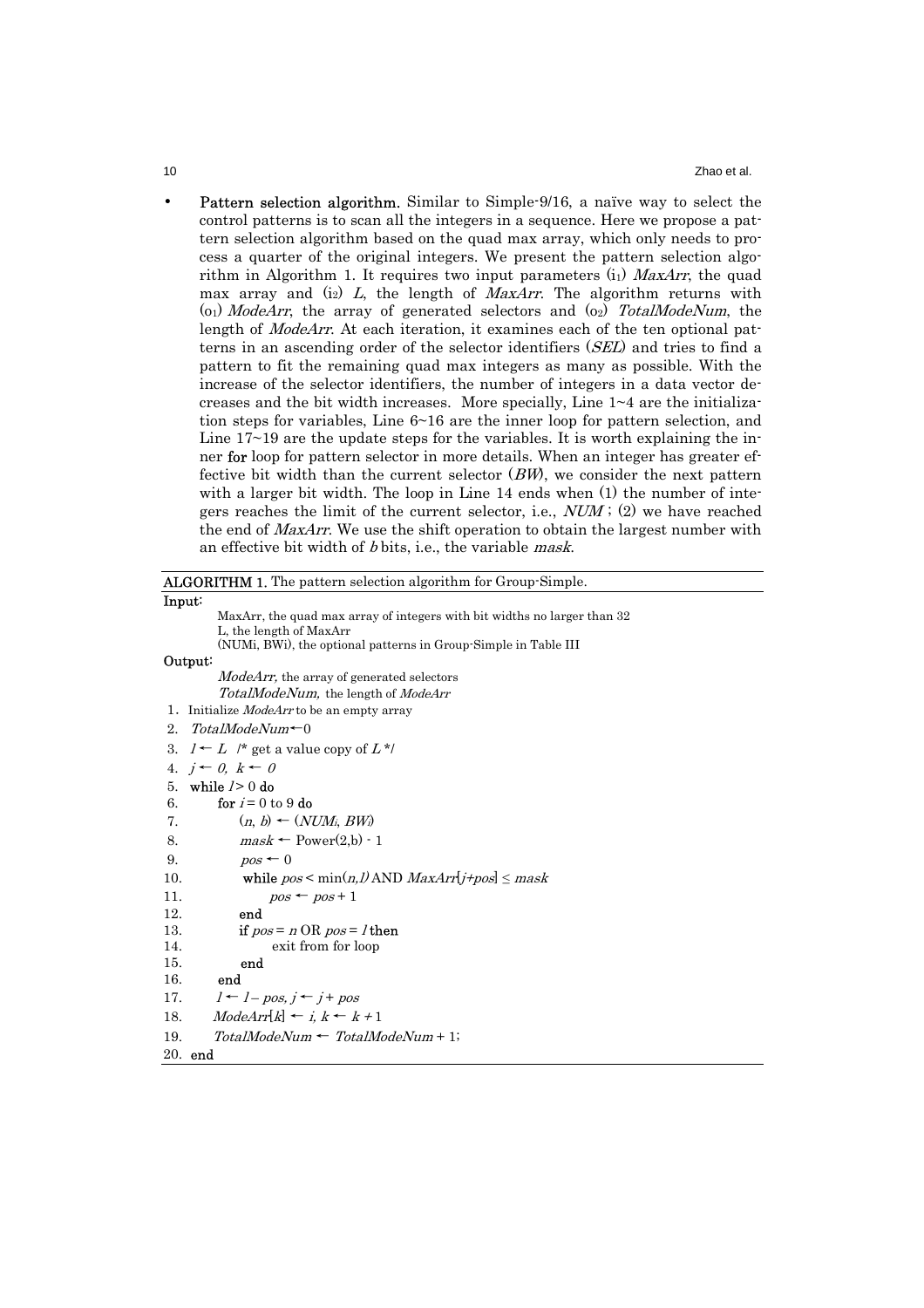Packing original integers into vectors. After pattern selection, we examine how to pack a sequence of integers into vectors with the generated control patterns. To encode a single data vector, the algorithm loops *NUM* times. Each time it uses the shift and mask operations to store four integers respectively into four 32 bit data components, where *NUM* is the number of compressed integers in a component. The algorithm will encode 4NUM integers into a 128-bit data vector.

Figure 3 presents an illustrative example for the encoding of a sequence of twenty 32-bit integers by using Group-Simple. The quad max integers are marked in bold. To hold the largest integer 64, we need at least a bit width of 6 bits. Therefore, the  $5<sup>th</sup>$  selector in Table III is selected, which indicates that 5 integers are packed in a 32-bit data component and each encoded integer occupies 6 bits.



Fig. 3. An example to illustrate the encoding procedure of Group-Simple.

# 4.3 **The Decoding Procedure**

The key step in decompression is to decode a 128-bit data vector, which contains 4*NUM* encoded integers (*NUM* is the number of integers in a data component corresponding to the selector of the current data vector). In this procedure, the algorithm loops *NUM* times, and in each loop we use the shift and mask operations to decode four integers respectively from four data components.

We present the decoding procedure of Group-Simple as follows:

- 1) Read the start offset of the data area from the head pointer of  $SrcArr$ , and locate the start position of the control area, denoted by ModePos. The start position of the data area is denoted as *DataPos*.
- 2) Read four bits from *ModePos* and obtain the current selector.
- 3) Decode a 128-bit data vector at  $DataPos$  with the current selector.
- 4) Move *ModePos* and *DataPos* forward by 4 bits and 128 bits respectively. If ModePos does not reach the end, go to step 2.

#### 4.4 **SIMD-based Implementation and Optimization Techniques**

The SIMD-based implementation of Group-Simple is called as SIMD-Group-Simple. Once we have transformed the original Simple layout into the format in Figure 2, it is relatively easy to apply SIMD instructions to implement SIMD-Group-Simple: we can vectorize the shift and mask operations and process four integers from four data components simultaneously by using SIMD instructions.

We review two optimization techniques that we put into practice:

In the encoding procedure, the generation of the quad max array involves conditional statements for value comparison (i.e., identify the maximum value from four integers). The function of the quad max array is to determine the suitable bit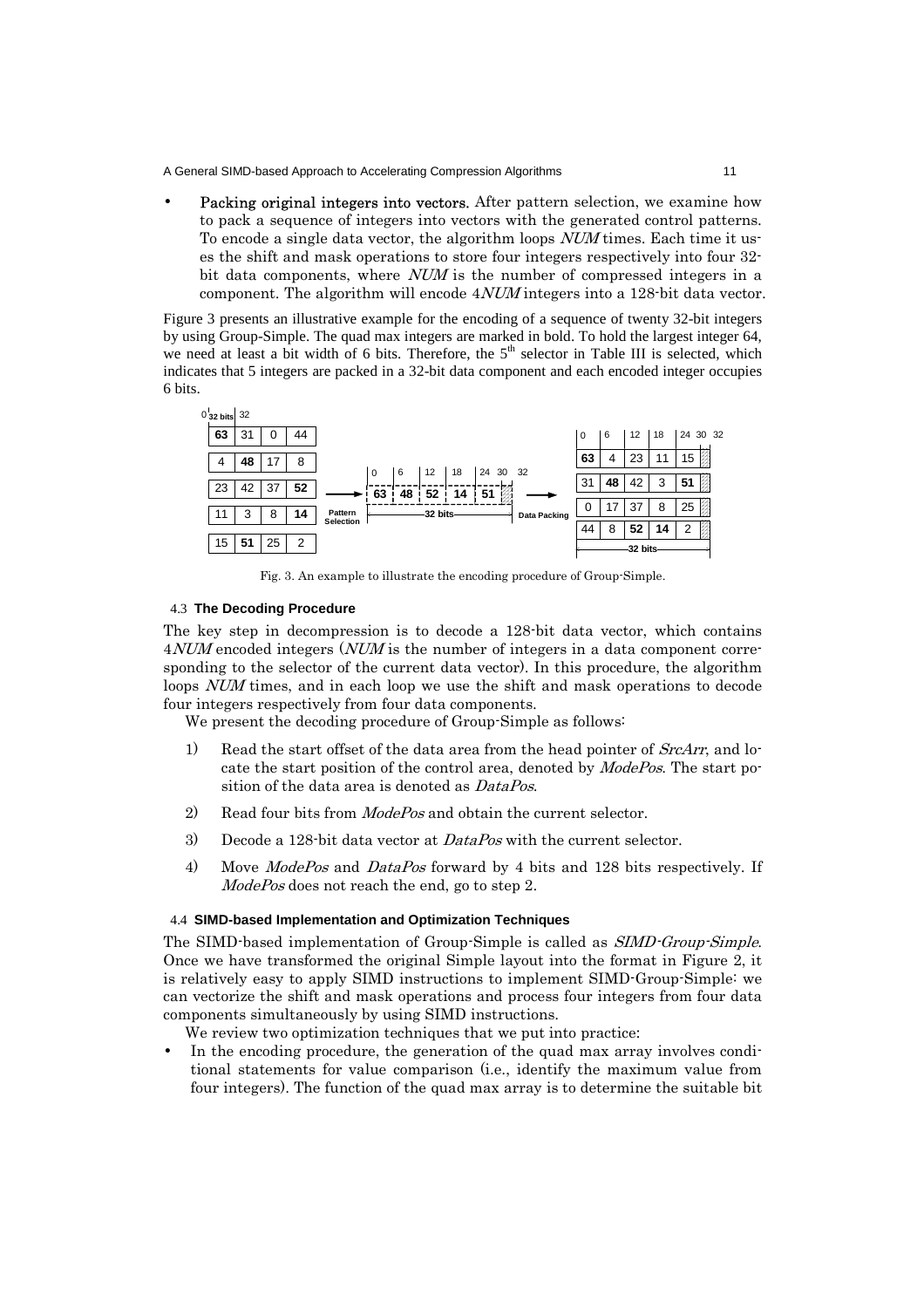widths for encoded integers. To reduce conditional statements, we do not need to identify the exact quad max integers but the *pseudo quad max integers* instead. Following Lemire and Boystov, we use the logical OR operations to generate pseudo quad max integers, which may not be equal to the real quad max integer but have the same effective bit width [Lemire and Boystov 2015].

When decoding a single data vector, since both *SEL* and *NUM* have a fixed set of optional values, we use a SWITCH-CASE statement with one case for each possible value of the pair (SEL, NUM). For each case we use an optimized routine.

These techniques yield a 20% and 50% improvement at the encoding and decoding speed respectively.

#### **5. THE GROUP-SCHEME COMPRESSION ALGORITHM FAMILY**

In the previous section, we have presented the instantiation of Simple algorithm with the proposed approach. Inspired by Elias Gamma [Elias 1975] and Group Variable Byte (GVB) [Dean 2009], we present another family of compression algorithms called Group-Scheme.

# 5.1 **Variants in Group-Scheme family**

To better describe the variants in Group-Scheme, we first introduce two terms: compression granularity and length descriptor.

**Compression granularity**  $(CG)$  is defined as the minimum unit operated on (or allocated) by a compression algorithm. For example, the compression granularity of Elias Gamma and  $k$ -Gamma coding is 1 bit, while the compression granularity of Variable Byte encoding is a byte, i.e., 8 bits.

- **Length descriptor** (*LD*) is defined as the minimal number of units necessary to represent (or encode) an integer. For instance, given a compression granularity of 2 bits, the length descriptor of an integer  $458_{10}$  (111001010<sub>2</sub>) is 5 because we need five 2-bit compression units to hold nine bits. We need to represent the length descriptor itself either in binary or unary: e.g., 5 can be represented as "101" in binary or "11110" in unary.

We set up four compression granularities for Group-Scheme: 1, 2, 4 and 8 bits. By combining optional values of compression granularities and the two storage technique for length descriptors (binary and unary), the Group-Scheme family contains eight variants in total as summarized in Table IV.

| Length          | Compression Granularity (CG) |        |          |                |  |  |
|-----------------|------------------------------|--------|----------|----------------|--|--|
| Descriptor (LD) | 1 bit                        | 2 bits | 4 bits   | 8 bits         |  |  |
| Binary          |                              |        |          |                |  |  |
| Unary           | ~2                           | 1~16   | $\sim$ 8 | $\sim\!\Delta$ |  |  |

Table IV. Length descriptors for algorithms in the Group-Scheme family.

When the compression granularity is set to one bit and the length descriptor adopts the complete unary coding, Group-Scheme becomes  $k$ -Gamma [Schlegel et al. 2010]. In this sense, Group Scheme is a generalization of  $k$ -Gamma.

### 5.2 **Encoding formats and encoding/decoding procedure**

# 5.2.1 **Encoding formats**

Group-Scheme follows the format of data area described in Section 3, and the major difference lies in the control area, which is composed of several encoded length de-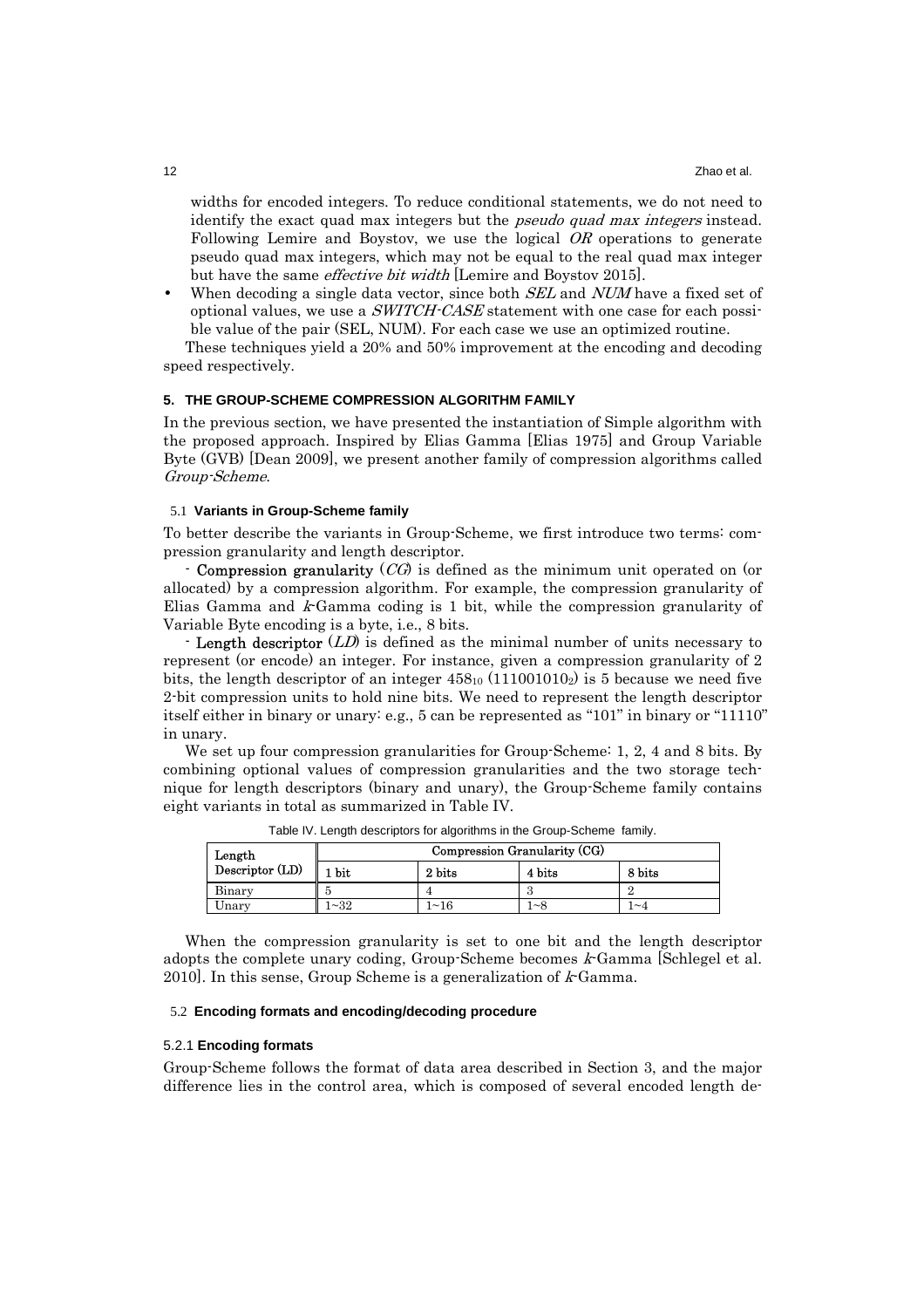scriptors acting as a control pattern. Based on the coding type (binary/unary), Group-Scheme stores length descriptors  $(LD)$  in two ways:

 (a) Unary LD: There are two methods to store unary LDs. If a unary length descriptor can be stored across bytes, we call it *Complete Unary<sup>1</sup>* or *CU* for short. If length descriptors cannot be stored across bytes, we call it *Incomplete Unary* or IU. Note that we do not consider the 1-bit and 2-bit CG for incomplete unary LD, since the maximum number of bits needed for a single LD will exceed eight bits with 1-bit and 2-bit CG. Figure 4 shows the examples of IU and CU for the 4-bit and 8-bit compression granularities. Figure 4 illustrates two observations. First, for length descriptors, IU wastes some bits to be byte aligned, while CU does not require byte alignment. Second, for data areas, both IU and CU can store values across words.



Fig. 4. An example to compare incomplete unary coding (IU) and complete unary coding (CU). Note that there is one data vector in (a) and (b) and two data vectors in (c) and (d).

(b) Binary LD: Figure 5 shows four different encoding formats for control area with binary length descriptors. The bit width of a LD is  $\lceil \log_2(32/\text{CG}) \rceil = 5$  –  $\lceil \log_2 G \rceil$ . We adopt aligned storage for length descriptors at the cost of some wasted bits. The aligned storage is mainly for accelerating and simplifying the encoding/decoding procedure of length descriptors. The alignment depends on the CG. For example, 1-bit CG requires double-byte alignment, while 4-bit CG requires byte alignment. Although binary LDs are word aligned, the data area can store values across words.

<sup>&</sup>lt;sup>1</sup> Following Stepanov et al., we use the terminologies of complete unary and incomplete unary

to discriminate between cross-byte storage and byte-aligned storage [Stepanov et al. 2011].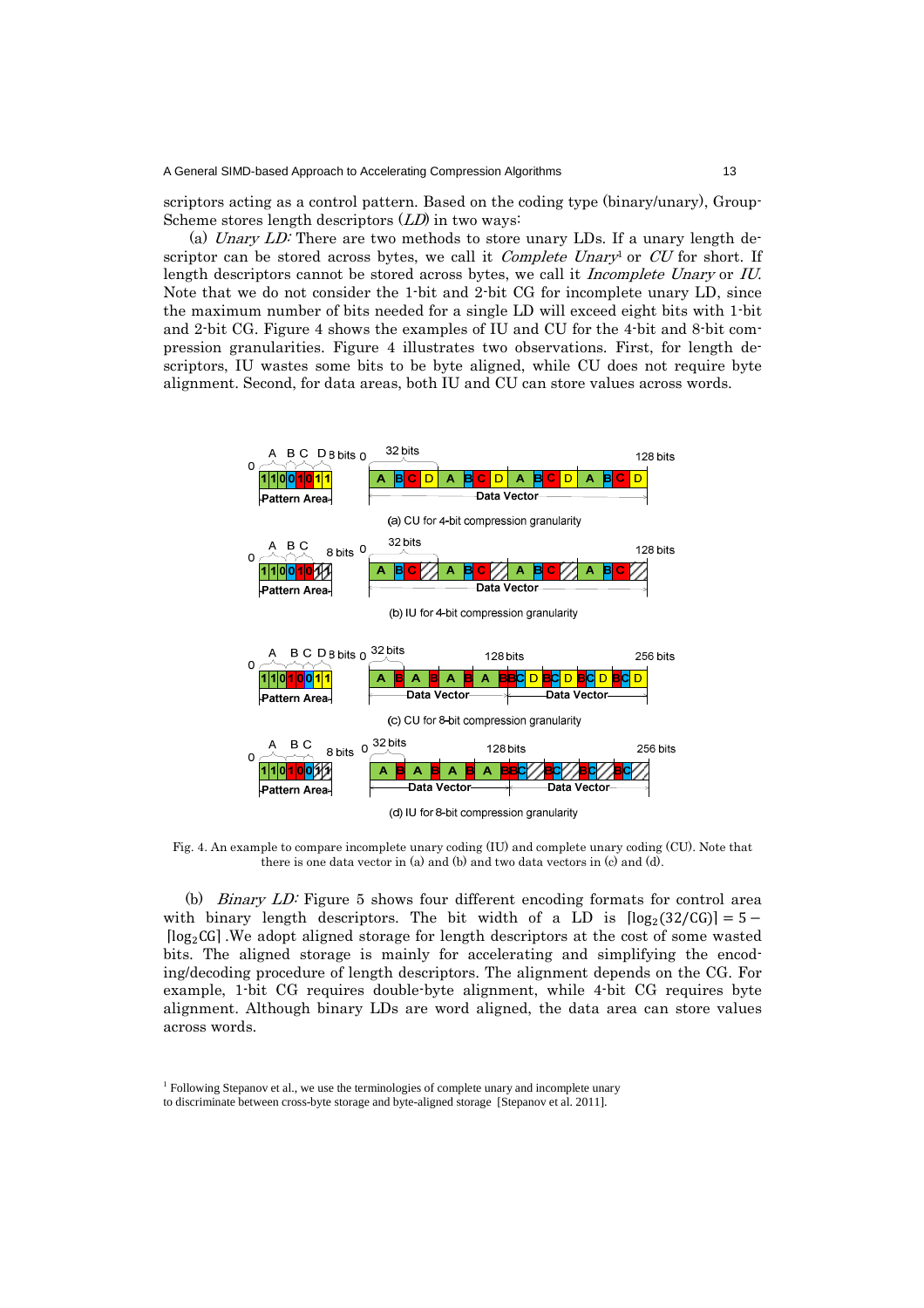14 **14** Zhao et al.

| 0                                         | 16 bits |                  | 8 bits | 0                 | 8 bits | - 0              | 8 bits |
|-------------------------------------------|---------|------------------|--------|-------------------|--------|------------------|--------|
| LD LD LD                                  |         | LD               |        | LD $\emptyset$ LD |        | LD LD LD LD      |        |
| $\models 5 \times 5 \times 5 \rightarrow$ |         |                  |        |                   |        | $+2+2+2+2+$      |        |
| $(a)$ 1-bit CG                            |         | $(b)$ 2-bit $CG$ |        | $(c)$ 4-bit $CG$  |        | $(d)$ 8-bit $CG$ |        |

Fig. 5. The corresponding formats of Group-Scheme with different binary length descriptors. The compression granularity and length descriptor are shortened as CG and LD respectively.

# 5.2.2 **Encoding procedure**

We first find the maximum integer *quadmax* of a quadruple, and then we calculate the length descriptor as follows

ValueOfLD = 
$$
\begin{cases} \left[ \left[ \log_2 (quadmax + 1) \right] / CG \right] - 1, \; Binary \, LD \\ \left[ \left[ \log_2 (quadmax + 1) \right] / CG \right], \; Unary \, LD \end{cases} \tag{1}
$$

The length descriptor (either unary or binary) is stored in the control area. We use the shift and mask operations to encode four integers by taking the low  $\lceil \log_2(quadmax + 1)/CG \rceil \times CG$  bits of an integer. Furthermore, these four encoded integers are stored into four different 32-bit data components of a data vector respectively. We update the pointer for the data component and the bit offset within the current component. For an across-word integer, we split it into two parts from high to low by using right-shift and mask operations. The first part is stored in the current data vector and the second one would be stored in the next data vector. The steps are repeated until all the integers are encoded.

### 5.2.3 **Decoding procedure**

We first read a length descriptor from the control area and calculate the bit width BW for the encoded integers of data area, where

$$
BW = \begin{cases} CG \times (ValueOfLD + 1), Binary LD \\ CG \times ValueOfLD, & Unary LD \end{cases}
$$
 (2)

We loop four times to extract four  $BW$ -bit integers respectively from four consecutive 32-bit data components. Then we update the pointer for the data component and the bit offset within the current component. For an across-word integer, we first leftshift the value recovered in the current data vector, and then add it to the value recovered in the next data vector. The steps are repeated until all the integers are decoded.

# 5.3 **SIMD-based Implementation and Optimization**

Similar to Group-Simple, we can easily implement the SIMD-based version of Group-Scheme, i.e., SIMD-Group-Scheme, which vectorizes the encoding/decoding operations for four consecutive integers in a data vector. In this section, we present several optimization techniques for efficient implementation of Group-Scheme and SIMD-Group-Scheme.

# 5.3.1 **Packed decoding technique for length descriptors**

Our experiments empirically showed that the main bottleneck of the decoding procedure lies in recovering the length descriptors. It becomes even worse for unary-coded length descriptors since we have to examine whether the current bit is the end of a length descriptor by using the condition statements. To alleviate this problem, we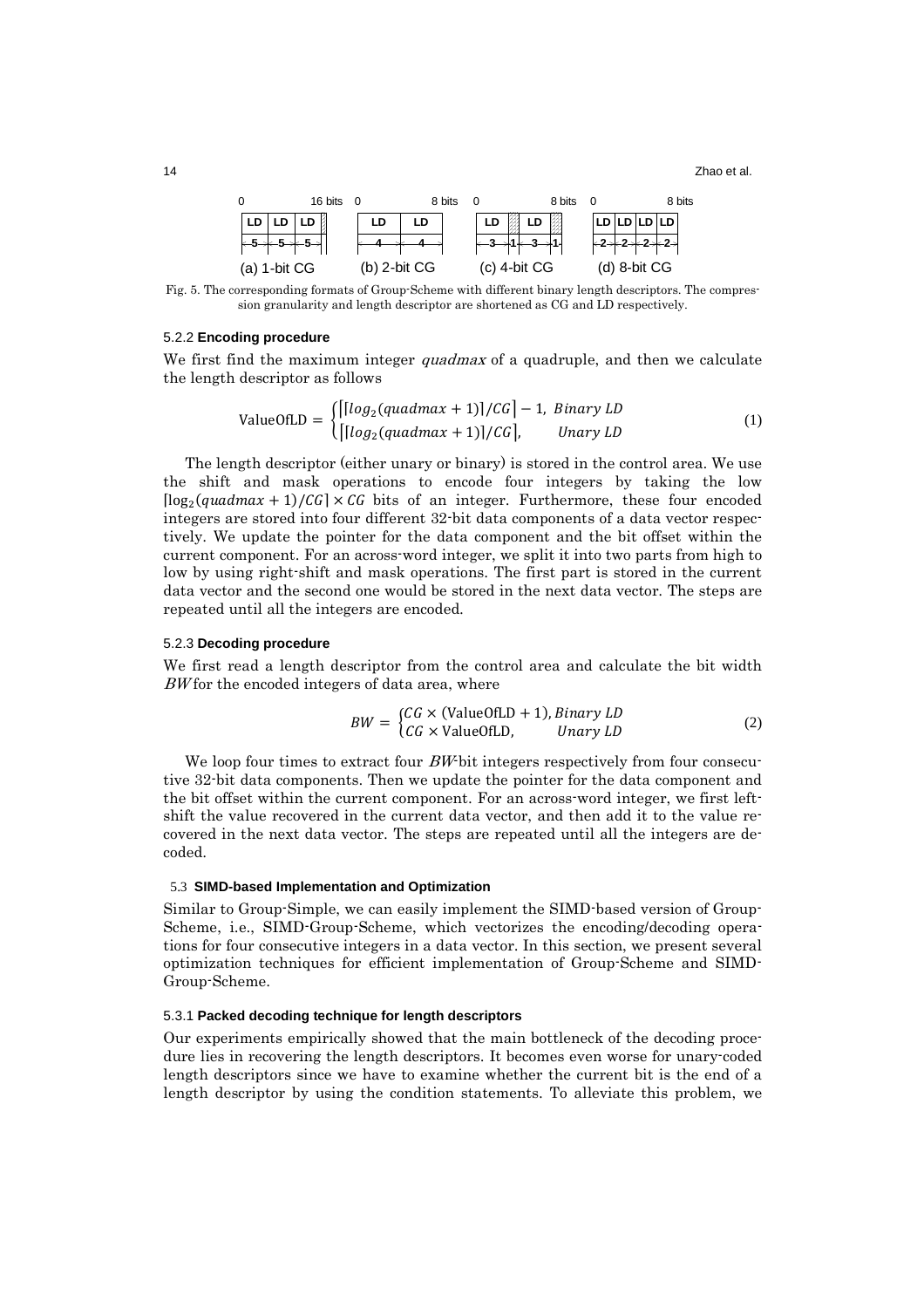propose to use the packed decoding technique [Lemire and Boystov 2015] to decode control patterns:

(a) Unary  $LD$ : At each time, we read a byte instead of a bit and decode all length descriptors in the byte. We compile a lookup table to speed up the decoding process. An 8-bit unary sequence totally has  $2^8 = 256$  possibilities. Corresponding to the 256 possibilities, we generate all necessary decoding information and store the information with an array of 256 STRUCT elements. Each element contains the following information: (1) the number of encoded integers, (2) the bit width of an encoded integer, and (3) the length of the last consecutive "1"s subsequence without an ending zero (i.e., in the format of "11…1"). For example, a unary sequence "10110011" (left to right) can be decomposed into four parts: "10", "110", "0" and "11". We can obtain three length descriptors: 2, 3 and 1. Note that the last subsequence "11" contains two 1s but does not end with a 0. To deal with such cross-byte length descriptors, we record the incomplete part, and insert it at the beginning of the next 8-bit data.

(b) Binary LD: Similar to unary LD, we can use a packed decoding technique by using lookup tables<sup>2</sup>. An extra type of information is needed: the total number of bits actually used in a data component for an 8-bit or 16-bit control sequence. This information can help determine the current pointer for the data component and bit offset within the data component.

Based on our experiments, the *packed decoding technique* for length descriptors can yield about 50% improvement at the decoding speed for most algorithms in Group-Scheme family.

### 5.3.2 **SIMD-based group unpacking for SIMD-Group-Scheme**

We not only use the packed decoding technique to simultaneously decode several length descriptors, we also use it to decode the data area. For each 8-bit or 16-bit pattern sequence, we have a sequence of SIMD assembly instructions to decode the corresponding integers. This optimization technique is effective to reduce the updating operations of bit offset for vectorized shifting right/left instructions. We describe the implementation details of these assemble functions respectively for unary and binary LD:

(1) Unary LD: Assume that there are  $4m$  integers to be decoded according to an 8bit unary pattern data in control area, where  $m \geq 1$ . If the length descriptor is complete-unary coded, a XMM register will be used to keep the number of unprocessed 1s in the last 8-bit unary sequence we just finished processing in the control area (called XMM1), and another XMM register (called XMM2) is used to keep the corresponding four incomplete integers of the last data vector in data area. The bit offset in the data component is stored in the least significant five bits of XMM3. The bit offset remains in the register and only need to be updated after decoding the  $4m$  integers. All the XMM registers would be initialized to zero before decoding a sequence of integers. The steps in the assembly function are as follows:

[Step 1] Load one 128-bit data vector to be decoded into a XMM register [Step 2] Decode the first four integers in the current vector. Left-shift these four integers by the value in XMM1 and execute vectorized bitwise OR with XMM2. Then the first four integers are decoded and written to memory.

<sup>&</sup>lt;sup>2</sup> Recall we have four CU for binary LD (See Fig. 5). The size of lookup table for 1-bit CG is  $2^{15}$ , while the size of the lookup table for 2-bit, 4-bit and 8-bit  $CG$  is  $2<sup>8</sup>$ .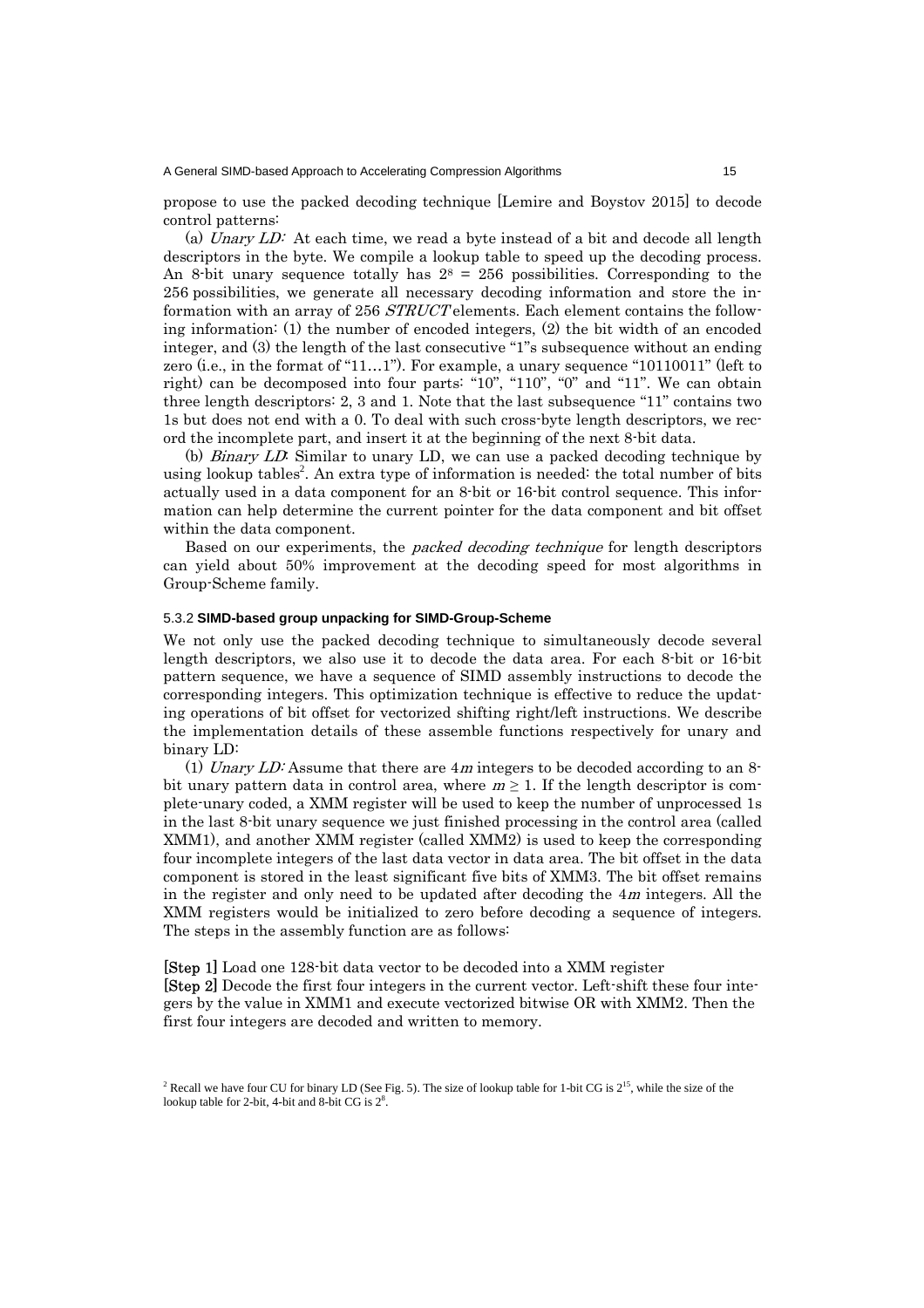[Step 3] Perform the vectorized shift and mask operations to decode the remaining (4m-4) integers using lookup tables as in Section 5.3.1, and then write them back to memory.

[Step 4] Write the number of unprocessed unary bits into XMM1, and the corresponding four incomplete integers from data area into XMM2. [Step 5] Update the bit offset in XMM3.

These steps are designed for complete-unary length descriptors. When using incomplete unary coding, the case becomes simpler: Steps 2 and 4 are not needed again, and a step similar to Step 3 is used to decode 4m integers.

(2) Binary LD: Similarly, assume that there are  $4m$  integers to be decoded according to an 8-bit pattern data. When the length descriptor is coded in binary, the function structure is also simpler because LDs in the control area are word aligned.

In our implementation, the packed decoding technique can yield about 30-100% improvement in the decoding speed for SIMD-Group-Scheme.

#### 5.4 **Bit Manipulation Instructions**

While we use lookup tables to decode unary length descriptors in the Group-Scheme family, we can also decode them with the advanced bit manipulation instructions supported by recent processors. For example, in our experimental servers, two relevant instructions LZCNT (count the number of leading zero bits) and TZCNT (count the number of trailing zero bits) are supported. We can use TZCNT in the encoding procedure and LZCNT in the decoding procedure. The decoding implementation with lookup tables is faster than that of TZCNT with larger compression granularity (i.e., 4 bits and 8 bits) by up to about 10%, but worse with smaller compression granularity (i.e., 1 bit and 2 bits) by up to 30% for sequential algorithms. Indeed, with small compression granularity, we need more bits to encode an integer. In this case, with lookup tables, we can decode fewer length descriptors with a fixed-length pattern sequence. However, for vectorized algorithms, the implementation with lookup tables is general faster (up to  $2x$ ) than that of TZCNT. Besides the performance itself, a major benefit of lookup tables is that it is convenient since it applies both for unary and binary descriptors. Based on these considerations, we apply lookup tables to implement all the group-scheme algorithms.

### **6. INSTANTIATION OF THE APPROACH ON FRAME BASED ALGORITHMS**

In this section, we review the application of our SIMD-based compression approach to the fourth category of compression algorithms, which splits a sequence of integers into several frames. A frame refers to a sequence of integers with the same bit width. We call the instantiated algorithms as Group-AFOR and Group-PFD respectively.

#### 6.1 **Group-AFOR**

The algorithm Group-AFOR is a modification of Adaptive Frame of Reference (AFOR) in [Delbru et al. 2012]. Group-AFOR partitions a sequence of integers into multiple frames of variable lengths. The frame length in AFOR, which is also known as the frame size, is restricted to three values {8,16,32}. To apply our approach, we multiply each frame size by 4: {32,64,128}. The optimal configuration of frame partition and frame lengths is obtained by using an efficient dynamic programing algorithm. The major difference is that we incorporate the quad max array to speed up the encoding. After the partition step, we use the 4-way vertical layout to encode each frame of the original array.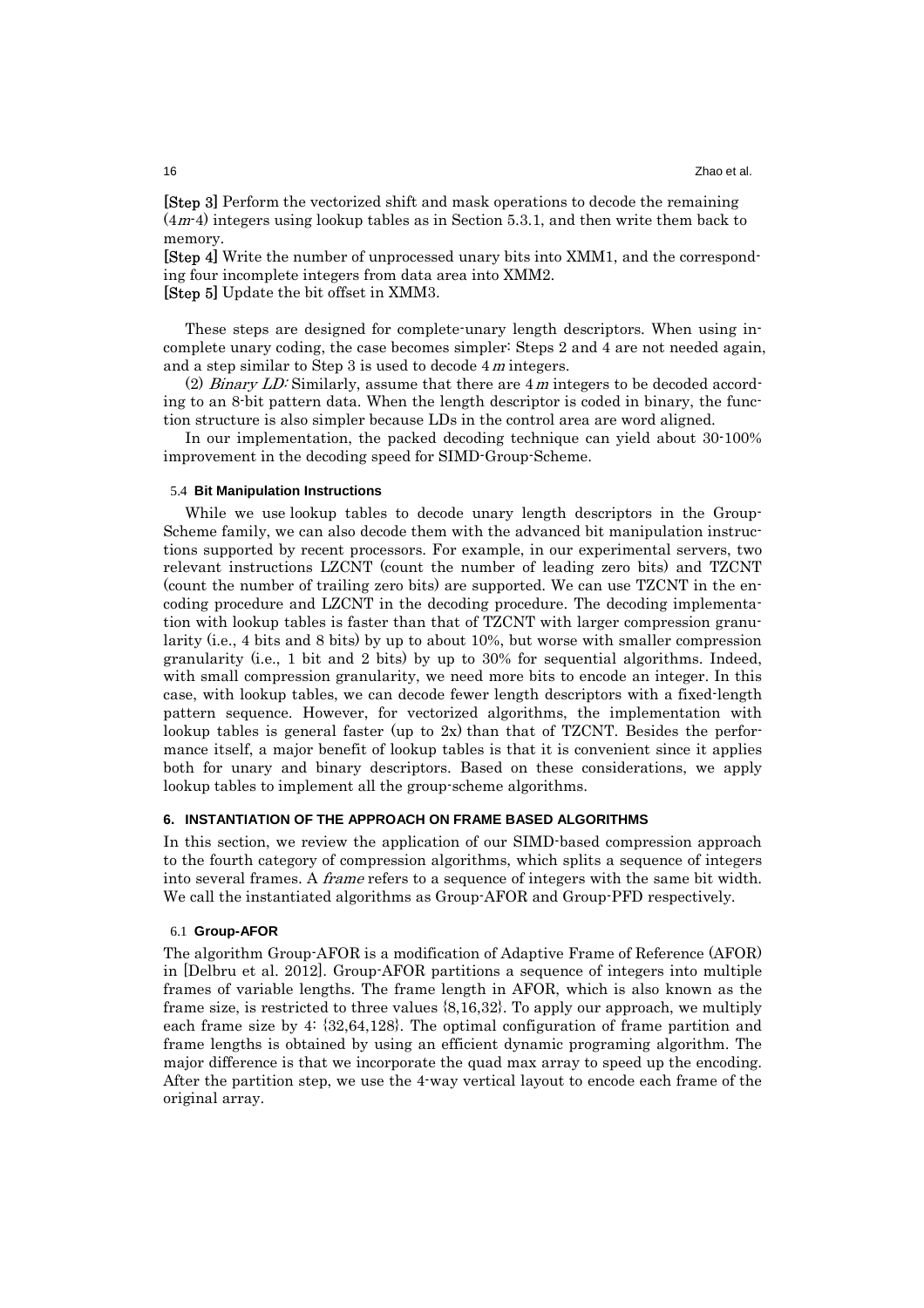A similar algorithm we considered is VSEncoding algorithm [Silvestri and Venturini 2010]. The major difference between AFOR and VSEncoding lies in the number of optional frame lengths: AFOR provides three lengths while VSEncoding provides five lengths. We implemented both the Group-VSEncoding and SIMD-Group-VSEncoding in our approach. The result of SIMD-Group-VSEncoding was nearly twice as fast as the original VSEncoding algorithm. However, despite the gain in speed, one of our schemes (SIMD-Group-AFOR) offered better speed and better compression ratios. Therefore, we do not discuss VSEncoding further.

#### 6.2 **Group-PFD**

Similar to Group-AFOR, we require the frame size in Group-PFD to be a multiple of four. The major difficulty in wrapping PForDelta is how to process the exceptional integers in the original PForDelta algorithm. We first examine the exceptional entries on the quad max array. Once an exception in the quad max array has been found, we further examine the integers in the corresponding quadruple from the original array.

The detailed encoding procedure for the SIMD-based version of PForDelta (i.e., SIMD-Group-PFD) is described as follows:

**[Step 1]** Generate the max quad array *MaxArr*.

**[Step 2]** Run the procedure of calculating the bit width in PForDelta on  $MaxArr$ : for each frame in  $MaxArr$ , identify the minimum bit width  $b$  such that the exception ratio of the frame is below a given threshold  $\zeta$  (0< $\zeta$  < 1). Meanwhile, record the positions of the exceptions in an array ExOffsetArr.

**[Step 3]** According to the bit width of each data vector and *ExOffsetArr*, generate the normal array and exception array based on the original integer sequence: for each exception position in  $ExOffsetArr$ , we further examine whether each of the integers in the same quadruple is an exception. We update the exception array with the new exceptional positions.

[Step 4] First, we apply SIMD instructions to encode the normal array with the vertical storage layout in the data vector. Then, we encode the exception array by following the Zhang et al. approach [Zhang et al. 2008], which selects the most economical bit width (8, 16, 32).

The decoding procedure is described as follows, which is similar to original PForDelta:

[Step 1] Read the bit width and first exception offset for each data vector.

[Step 2] Use SIMD instructions to decode the normal array.

[Step 3] Use SIMD instructions to decode the exception array and write each exception into the corresponding position of the normal array.

#### 6.3 **Connections with other frame based compression algorithms**

In frame based compression algorithms, typically, a control pattern encodes a sequence of integers (excluding the exceptions), and most of these algorithms can indeed be vectorized in our approach<sup>3</sup>, including SIMD-FastPFor, PackedBinary, and SIMD-BP128 [Lemire and Boytsov 2015]. Among these algorithms, SIMD-BP128 achieves the state-of-art decoding speed.

<sup>3</sup> A pattern is extended to encode 4*N* integers, while a pattern encodes *N* integers.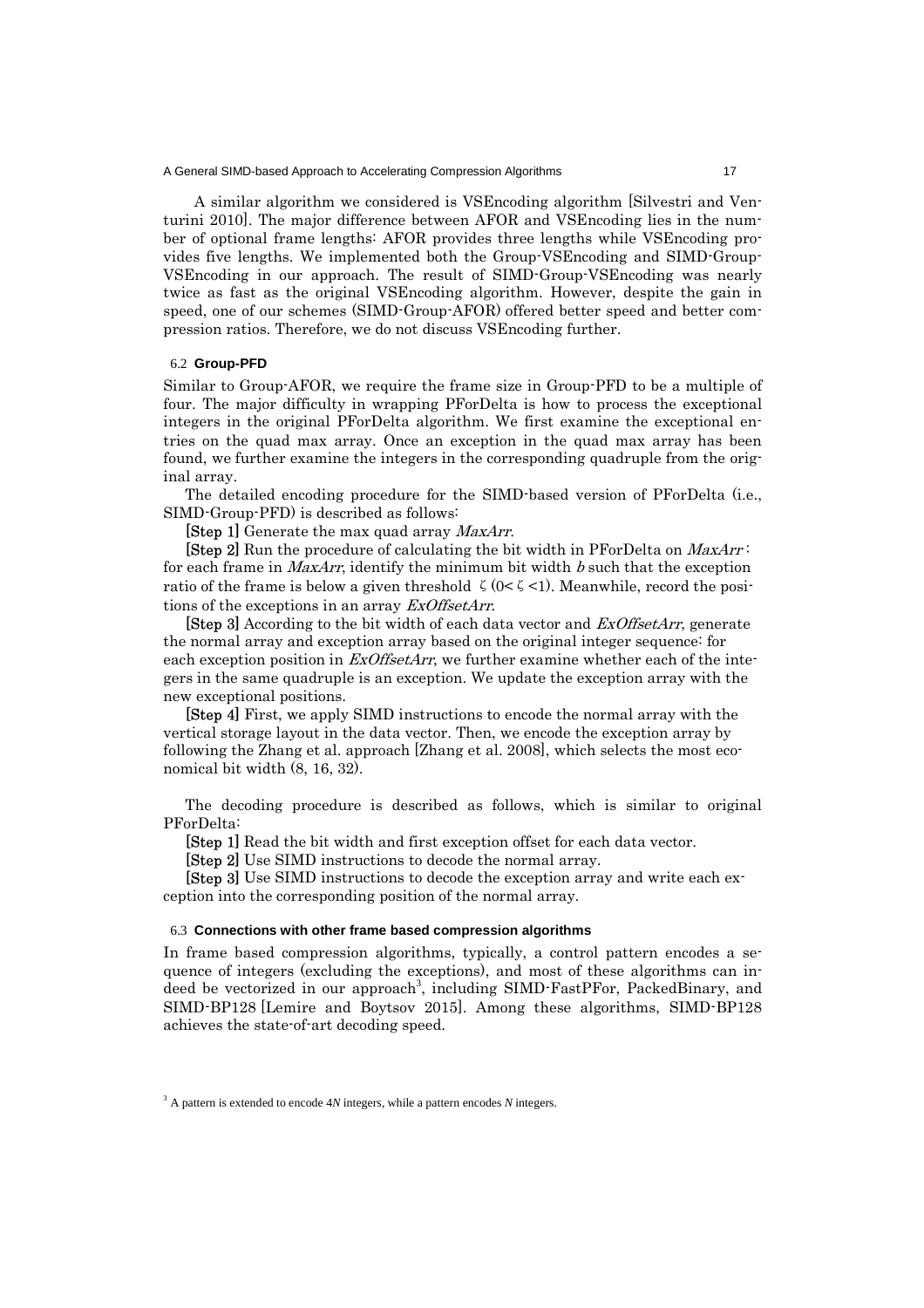Lemire and Boytsov's SIMD-BP128 aggregated 128 consecutive integers as a frame and adopted the 4-way vertical layout [Lemire and Boytsov 2015]. SIMD-BP128 packs 128 integers with a fixed bit width, which is the minimum number of bits to hold the largest integer among these 128 integers. SIMD-BP128 can be naturally fit into our compression approach with slight modifications. For SIMD-BP128, the frame size is fixed as 128 and it has a correspondingly low compression ratio (See Section 8).

#### **7. EXPERIMENTS**

In this section, we first introduce the experimental settings, and then evaluate the proposed compression algorithms with several state-of-the-art algorithms. The evaluation metrics concern the following three aspects respectively: encoding speed, decoding speed and compression ratio. Finally, we examine the performance of different algorithms by the time cost (i.e., query processing performance) and space cost (i.e., index size) in an experimental search engine.

# 7.1 **Experimental Settings**

(1) Server profile. Our experiments are run on a server with an Intel Xeon E5- 2620 processor (Sandy Bridge, 2.0GHz, 15MB L3 Cache) with 64GB of DDR3-1333 RAM. The operating system is a 64-bit Linux with kernel version 2.6.32-71. All the compression algorithms are implemented in C++ and complied using GNU GCC 4.6 with the optimization flag "-O3".

(2) Test collections. We test the algorithms on several datasets representing different characteristics. The basic statistics of the four datasets are shown in Table V. The first two datasets, TREC GOV2 and TREC Clueweb09B, are released by TREC, which are the standard test collections for the evaluation of the index and retrieval systems. The Wikipedia and Twitter datasets are mainly used to test the algorithm stability on various datasets. Wikipedia<sup>4</sup> is well known for providing formal definitions and knowledge on concepts and entities; Twitter is the most representative microblogging service, and we use the shared dataset by Kwak et al. [Kwak et al. 2010]. For the Twitter collection, we aggregate all the tweets of a user as a document  $(a,k,a.$  user document, and treat the text in a user profile as the title of the "user" document". For these four datasets, we have extracted the title and body fields of each document, and then built an inverted index for each dataset with a search engine system implemented by our group [Shan et al. 2012]. We find that over 90% of dgap and TF on all four datasets can be represented in 8 bits, which indicates the potential compressibility of these four datasets.

| <b>Statistics</b>  | GOV <sub>2</sub>   | ClueWeb09B | WikiPedia      | Twitter       |
|--------------------|--------------------|------------|----------------|---------------|
| # Documents        | $25\mathrm{M}$     | 50M        | $10\mathrm{M}$ | 9Μ            |
| $# \mathrm{Terms}$ | 55M                | 88M        | 46M            | 31M           |
| $#$ Postings       | 5.249M             | 11.975M    | 1.338M         | $1.466\rm{M}$ |
| # Tokens           | $19.446\mathrm{M}$ | 28,796M    | 3.441M         | 3.575M        |

Table V. Basic statistics of the four datasets (1 M=1,000,000) .

In what follows, we first present the evaluation experiments on the standard TREC datasets, and then further validate the performance of different algorithms on Wikipedia and Twitter datasets. For TREC datasets, we first randomly selected

<sup>4</sup> http://dumps.wikimedia.org/enwiki/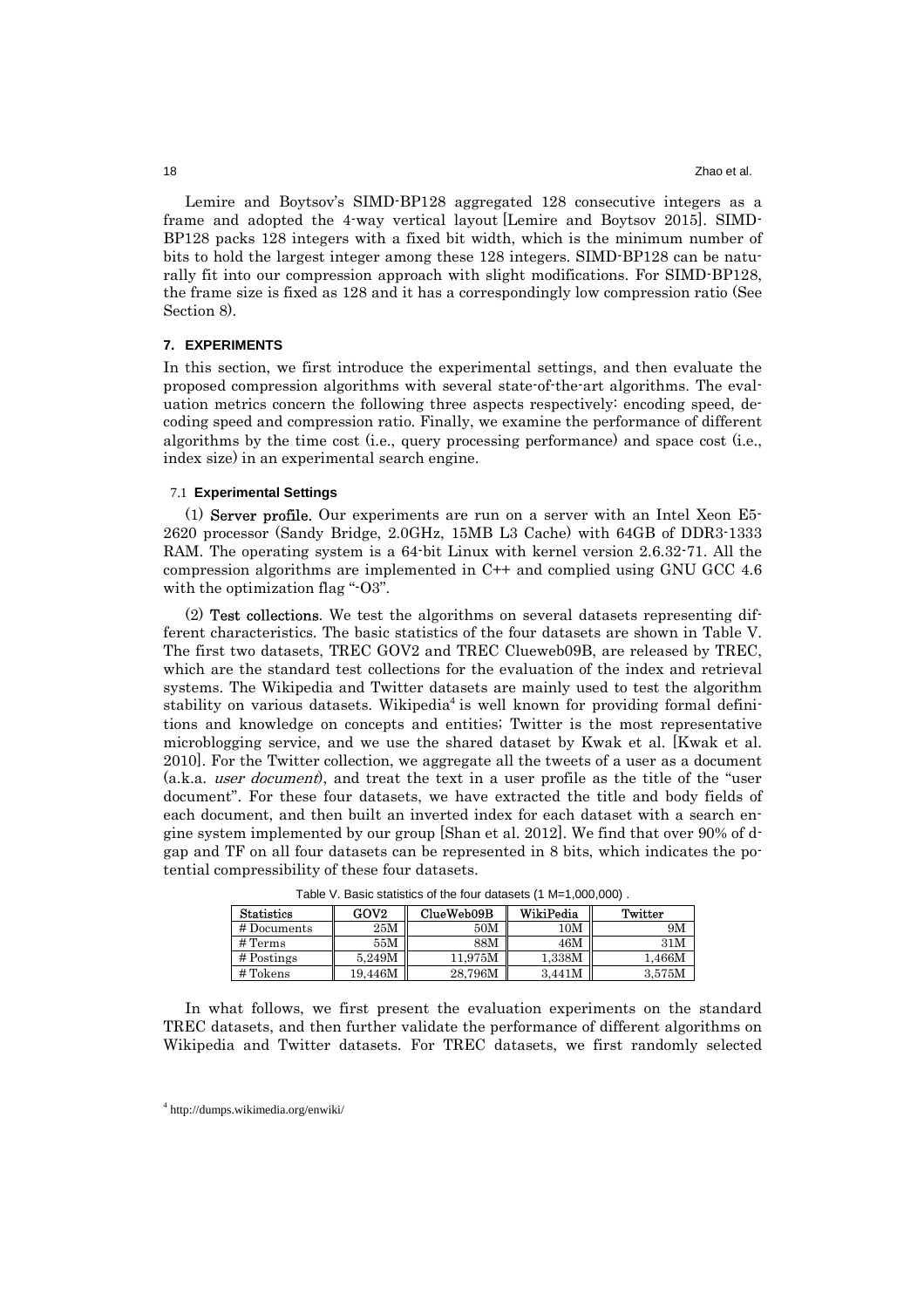10,000 queries from the query set of 2005 TREC Terabyte Track<sup>5</sup>, and then kept all the unique terms from these selected queries by excluding stopwords. Next we extracted the d-gap sequences and TF sequences from the posting lists of these selected terms, and performed the encoding/decoding operations using different compression algorithms. Finally, we average the performance over all the selected terms on encoding speed, decoding speed and compression ratio as the final results.

(3) Evaluation metrics. The results will be presented in the order of decoding speed, encoding speed and compression ratio. To reduce the effect from system disturbance, the final result is the average of ten runs. We use the number of million integers per second (mis) as the speed metrics, and a larger value indicates better performance. We use the average bits needed per encoded integer (bits/int) as the metrics of compression ratio (rate), and a smaller value indicates better performance.

(4) Methods to compare. We compared the proposed algorithms with several stateof-the-art compression algorithms. An algorithm named with the prefix "SIMD-" indicate that it has been optimized by SIMD instructions in the encoding/decoding procedure. For both the scalar and vectorized algorithms, we have adopted similar optimization techniques as described in previous sections. We present the comparison algorithms as follows:

- PForDelta. PForDelta has been one of the most competitive scalar compression algorithms in terms of encoding/decoding speed. Our implementation of PForDelta adopted the optimization method for compressing the exception values in [Zhang et al. 2008]. The exception ratio is set to 10% (SIMD-Group-PFD also follows the same setting).
- PackedBinary and SIMD-FastPFor [Lemire and Boystov 2015]. We set the frame size to 512 integers and use the open-source implementation provided by Lemire and Boystov.<sup>6</sup>
- Our proposed algorithms include: Group-Simple, Group-Scheme, Group-AFOR, Group-PFD and their corresponding SIMD based versions. As previously mentioned, SIMD-BP128 can be considered as a special variant of the proposed approach, thus we have re-implemented SIMD-BP128 with slight modifications in our approach and take SIMD-BP128 as one of our algorithms, too.

Since Group-Scheme contains many variants, we first examine various combinations of compression granularity and length descriptor, and only keep the variants with better performance in following experiments.

# 7.2 **Variant Selection in the Group-Scheme Family**

Group-Scheme variants are named in the pattern of "CG-LD", where the compression granularity CG can be set to  $1/2/4/8$  bit(s) and the length descriptor LD can be set to B/IU/CU. In particular,  $k$ -Gamma  $(k=4)$  can be considered as a special variant of Group-Scheme, i.e., the variant "1-CU". The results of encoding/decoding speed and compression ratio are shown in Figure  $6(a)$  and Figure  $6(b)$  respectively.

<sup>5</sup> http://trec.nist.gov/data/terabyte/05/05.efficiency\_topics.gz

<sup>6</sup> http://github.com/lemire/FastPFor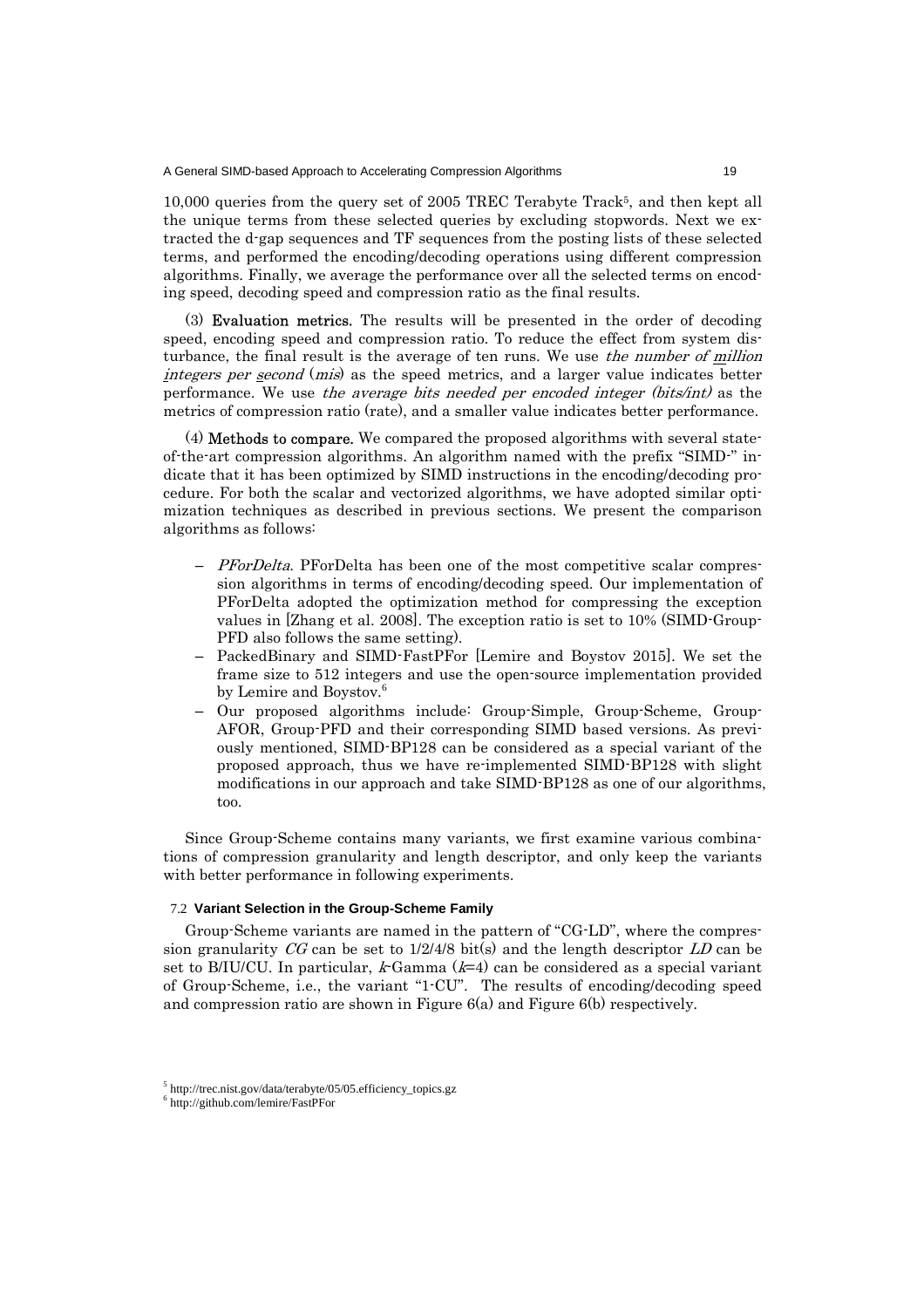20 **Zhao et al.** 



#### (b) Compression ratio



We first analyze the results of decoding speed in Figure 6(a). First, we observe that the SIMD-based algorithms significantly outperform the corresponding non-SIMD algorithms with a large margin varying from 40% to 110%, which indicates the effectiveness of SIMD-based vectorization. For the 1-B, 2-B and 4-B cases, the improvement is small due to SIMD-based vectorization compared to the 8-B case. This is related to the average number of integers we can decode using a pattern sequence. For the 1-B case, a 16-bit pattern sequence can decode 12 integers (6 integers perbyte control data); for the 2-B and 4-B cases, an 8-bit pattern sequence can decode 8 integers. For the 8-B case, an 8-bit pattern sequence can decode 16 integers. For each 8-bit or 16-bit pattern sequence (i.e., 16 bits for 1-B and 8 bits for 2-B, 4-B and 8-B), we pre-generate a sequence of SIMD assembly instructions to decode the corresponding integers. This optimization technique is effective to reduce the updating operations of bit offset for vectorized shifting right/left instructions. Based on our empirical finding, the larger the number of integers a pattern sequence can decode is, the larger improvement the corresponding SIMD-based algorithm is likely to yield. Second, for both the non-SIMD and SIMD-based variants, large compression granularities lead to good performance. The main reason is that large compression granularities correspond to smaller bit widths for LDs, thus the packed decoding technique can process more LDs in an 8-bit pattern sequence. Third, the SIMD-based variants with unary-coded LD (e.g. SIMD-based 4-CU) are faster than those with binary-coded LD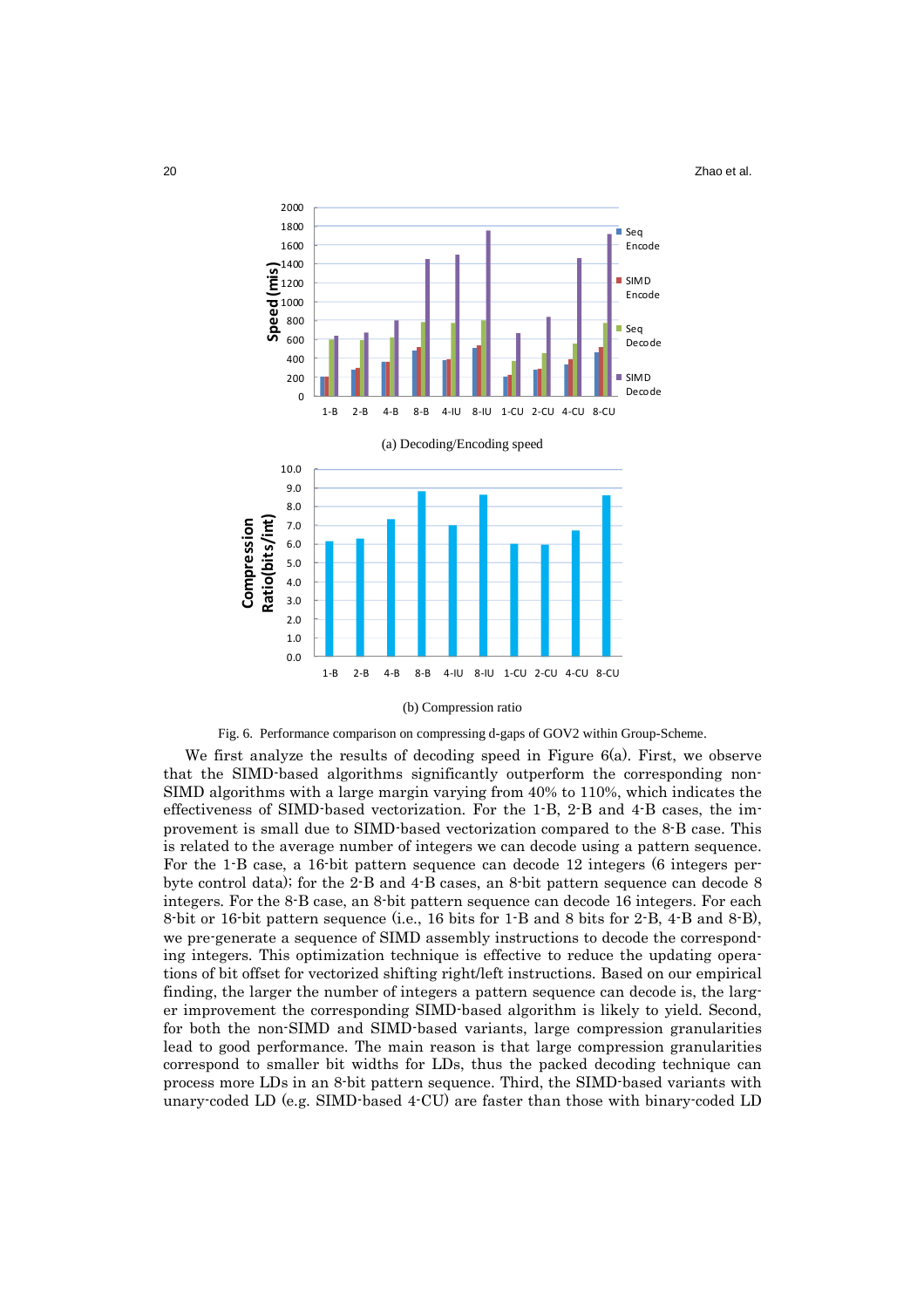(e.g. SIMD-based 4-B) by 20% to 50%. The variant SIMD-based 8-IU achieves the fastest decoding speed, and has a relatively low compression ratio.

For the encoding speed, we have similar observations, but the improvement by incorporating SIMD-based vectorization is small.

We continue to analyze the results of compression ratio in Figure 6(b). With the increase in granularity, the compression ratio becomes worse. Smaller CU stores the encoded integers more compactly, but the corresponding length descriptors take up more space in control area. There is a trade-off between these two types of space cost. In our experiments, the former is the dominant factor for space cost. In addition, the unary-coded LD consistently leads to better compression ratio than binary-coded LD on all compression granularities. For Group-Scheme, variants with larger compression granularity (4 or 8 bits) have faster encoding/decoding speed, and variants with smaller compression granularity (1 or 2 bits) have better compression ratio with competitive encoding/decoding speed. Based on these findings, we select four competitive variants and their corresponding SIMD-based implementation, including Group-Scheme 1-CU (simplified as *GSC-1-CU*), *GSC-8-IU* and SIMD-Group-Scheme 1-CU (simplified as SIMD-GSC-1-CU) and SIMD-GSC-8-IU.

After variant selection in the Group-Scheme family, we have all the comparison methods ready. We summarize the algorithms to compare and their abbreviations in Table VI.

| Category    | Abbreviation         | Algorithms                        |
|-------------|----------------------|-----------------------------------|
|             | Rice                 | Rice                              |
| Bit-aligned | Gamma                | Gamma                             |
|             | GSC-1-CU             | Group-Scheme-1-CU                 |
|             | <b>SIMD-GSC-1-CU</b> | SIMD-Group-Scheme-1-CU            |
|             | VarByte              | Variable Byte                     |
|             | <b>GVB</b>           | Group Variable Byte               |
|             | G8IU                 | Group Variable Byte (Unary)       |
| Byte-       | G8CU                 | Group Variable Byte (Unary)       |
| aligned     | GSC-8-IU             | Group-Scheme-8-IU                 |
|             | SIMD-GVB             | SIMD Group Variable Byte (Binary) |
|             | SIMD-G8IU            | SIMD Group Variable Byte (Unary)  |
|             | SIMD-G8CU            | SIMD Group Variable Byte (Unary)  |
|             | SIMD-GSC-8-IU        | SIMD-Group-Scheme-8-IU            |
|             | Simple-9             | Simple-9                          |
| Word-       | Simple-16            | Simple-16                         |
| aligned     | G-SIM                | Group-Simple                      |
|             | <b>SIMD-G-SIM</b>    | SIMD-Group-Simple                 |
|             | PackedBinary         | PackedBinary                      |
|             | PForDelta            | PForDelta                         |
|             | AFOR                 | AFOR                              |
|             | <b>G-AFOR</b>        | Group-AFOR                        |
| Frame       | <b>G-PFD</b>         | Group-PForDelta                   |
| based       | SIMD-BP128           | SIMD-BP128                        |
|             | SIMD-FastPFOR        | SIMD-FastPFOR                     |
|             | <b>SIMD-G-AFOR</b>   | SIMD-Group-AFOR                   |
|             | <b>SIMD-G-PFD</b>    | SIMD-Group-PForDelata             |

Table VI. Algorithm Abbreviations. The implementations in our approaches are marked in bold.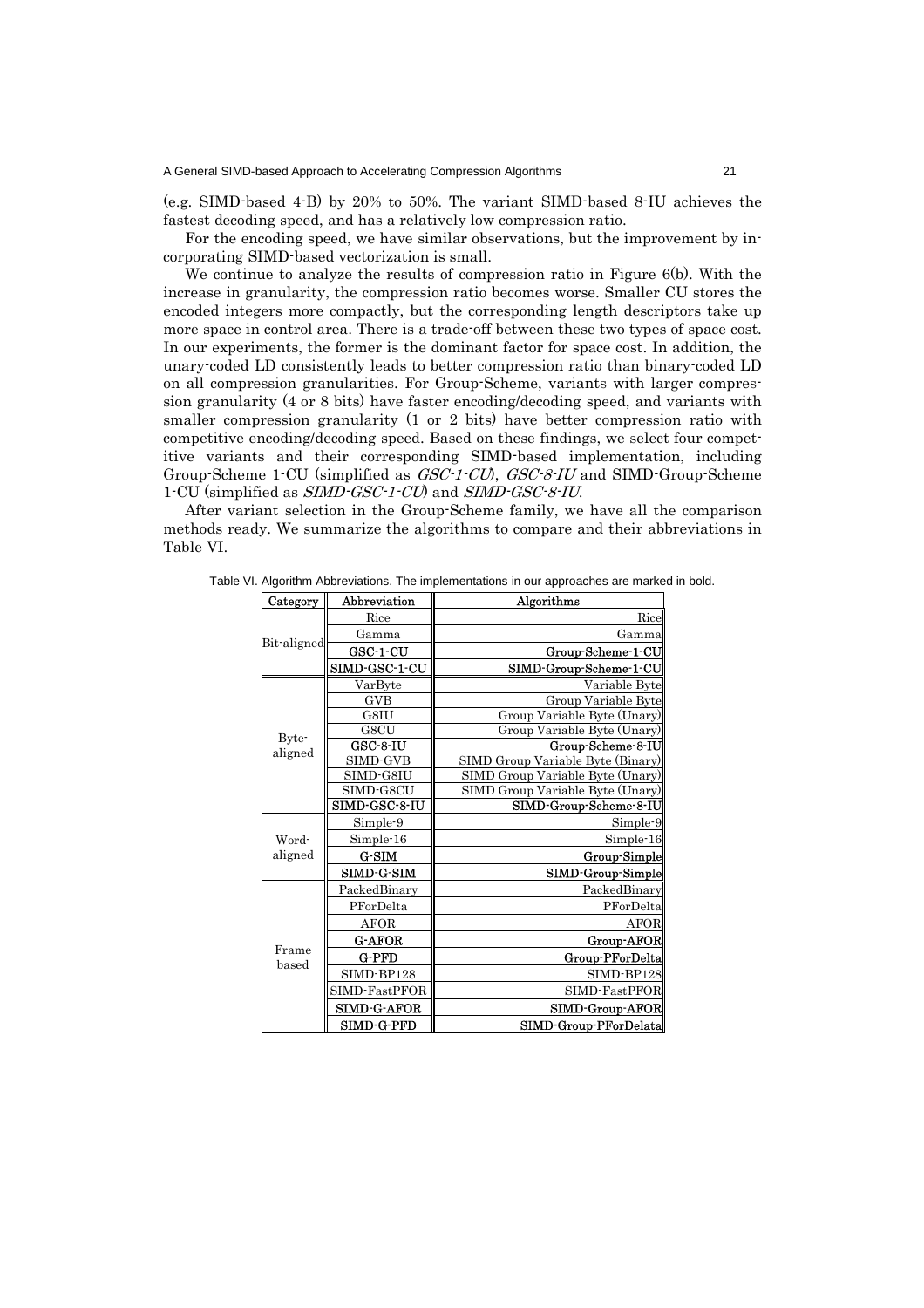# 7.3 **Evaluation on the Compression of Posting Lists**

In this section, we evaluate the performance of compressing d-gaps and TF sequences of posting lists. Our Group-AFOR, Group-Simple and Group-PFD algorithms will be abbreviated as G-AFOR, G-SIM and G-PFD respectively in the following tables. We first present the results on GOV2 and ClueWeb09B datasets in Table VII and Table VIII, and then present the results on Wikipedia and Twitter datasets in Table IX. For all tables, we organize the results of algorithms by categories. Note that we consider Group-Scheme as bit-aligned since it originates from Elias Gamma coding.

|                       |               |                  | <b>Decoding Speed</b> |            |      |                  | <b>Encoding Speed</b> |            |     |  |
|-----------------------|---------------|------------------|-----------------------|------------|------|------------------|-----------------------|------------|-----|--|
| Algorithm<br>Category |               | GOV <sub>2</sub> |                       | ClueWeb09B |      | GOV <sub>2</sub> |                       | ClueWeb09B |     |  |
|                       |               | d-gap            | TF                    | d-gap      | ТF   | d-gap            | TF                    | d-gap      | TF  |  |
|                       | Rice          | 67               | 81                    | 71         | 84   | 60               | 74                    | 61         | 86  |  |
| Bit-aligned           | Gamma         | 50               | 84                    | 58         | 101  | 63               | 85                    | 66         | 97  |  |
|                       | $GSC-1-CU$    | 376              | 443                   | 364        | 475  | 211              | 232                   | 205        | 248 |  |
|                       | SIMD-GSC-1-CU | 463              | 777                   | 534        | 969  | 222              | 243                   | 217        | 263 |  |
|                       | VarByte       | 538              | 655                   | 519        | 671  | 518              | 627                   | 495        | 641 |  |
|                       | <b>GVB</b>    | 514              | 503                   | 510        | 506  | 260              | 265                   | 253        | 270 |  |
|                       | G8IU          | 531              | 537                   | 508        | 545  | 148              | 121                   | 126        | 130 |  |
| Byte-                 | G8CU          | 489              | 510                   | 464        | 507  | 146              | 119                   | 124        | 124 |  |
| aligned               | GSC-8-IU      | 801              | 809                   | 740        | 801  | 509              | 516                   | 458        | 516 |  |
|                       | SIMD-GVB      | 823              | 831                   | 823        | 823  | 252              | 270                   | 247        | 267 |  |
|                       | SIMD-G8IU     | 1695             | 1719                  | 1501       | 1613 | 149              | 125                   | 127        | 130 |  |
|                       | SIMD-G8CU     | 1282             | 1325                  | 1243       | 1285 | 145              | 123                   | 128        | 127 |  |
|                       | SIMD-GSC-8-IU | 1756             | 1772                  | 1546       | 1635 | 534              | 552                   | 497        | 552 |  |
|                       | Simple-9      | 522              | 644                   | 506        | 743  | 93               | 114                   | 90         | 145 |  |
| Word-                 | Simple-16     | 484              | 613                   | 500        | 744  | 49               | 61                    | 52         | 82  |  |
| aligned               | G-SIM         | 943              | 1129                  | 1009       | 1266 | 183              | 208                   | 178        | 232 |  |
|                       | SIMD-G-SIM    | 1855             | 1954                  | 1577       | 1922 | 242              | 237                   | 204        | 265 |  |
|                       | PackedBinary  | 1392             | 1392                  | 1252       | 1359 | 244              | 244                   | 237        | 244 |  |
|                       | PForDelta     | 1186             | 1048                  | 1028       | 999  | 36               | 42                    | 33         | 50  |  |
|                       | <b>AFOR</b>   | 725              | 579                   | 672        | 569  | 247              | 208                   | 195        | 211 |  |
|                       | G-AFOR        | 804              | 756                   | 643        | 779  | 242              | 224                   | 212        | 223 |  |
| Frame-<br>based       | G-PFD         | 1194             | 1057                  | 1020       | 1007 | 89               | 102                   | 80         | 120 |  |
|                       | SIMD-BP128    | 2273             | 2049                  | 1671       | 2155 | 592              | 539                   | 318        | 792 |  |
|                       | SIMD-FastPFOR | 1912             | 1692                  | 1258       | 1405 | 188              | 130                   | 139        | 134 |  |
|                       | SIMD-G-AFOR   | 1976             | 1819                  | 1440       | 1673 | 368              | 354                   | 366        | 367 |  |
|                       | SIMD-G-PFD    | 2126             | 1711                  | 1695       | 1543 | 220              | 210                   | 170        | 192 |  |

Table VII. Comparison of decoding/encoding speed on GOV2 and ClueWeb09B (mis).

### 7.3.1 **Decoding Speed**

In Table VII, nearly all SIMD-based Group algorithms (e.g. SIMD-Group-Simple) outperform the corresponding non-SIMD group algorithms (e.g. Group-Simple) and original scalar algorithms (e.g. Simple). The major observations are listed as follows:

(1) In the bit/byte-aligned category, Rice and Elias Gamma have slow decoding speed. Overall, GVB has relatively better decoding speed, but it is still much lower than our proposed GSC-8-IU. Combining the results in Fig. 6, we can observe that the SIMD-Group-Scheme 1/2/4-CU and SIMD-Group-Scheme 1/2/4-B have slower decoding speed than others of our proposed algorithms, that is mainly because these algorithms have small compression granularity, and thus they tend to spend more time on decoding length descriptors.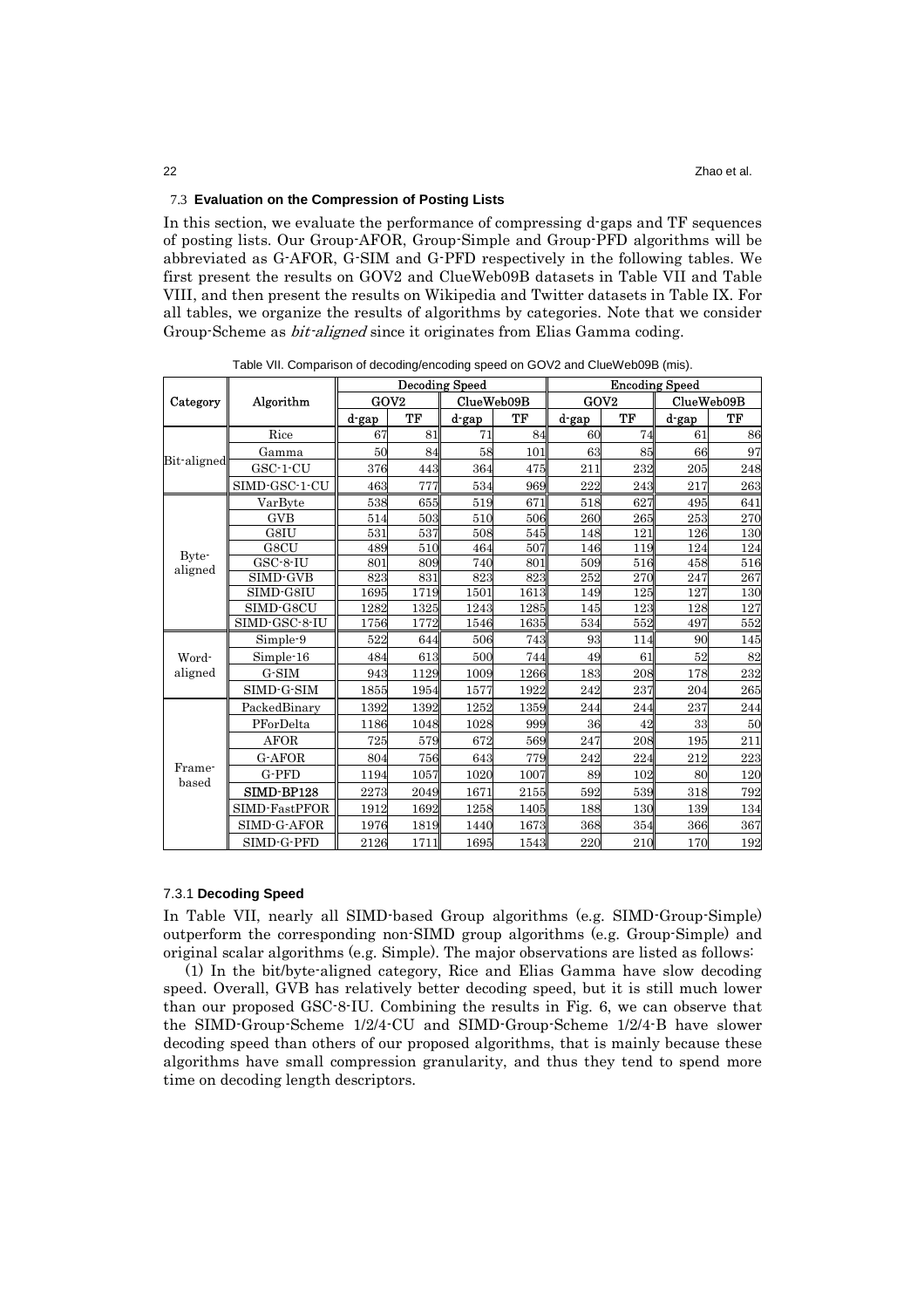(2) In the word-aligned category, Group-Simple is much faster than traditional Simple algorithms  $(1.5~2.5~times)$ . The major reason is that Group-Simple relates a control pattern to four 32-bit data components while Simple-9/16 relates a control pattern to only a 28-bit data. SIMD-Group-Simple is significantly faster than Group-Simple  $(1.5~2~times)$  and traditional Simple algorithms  $(3~3.8~times)$ .

(3) In the frame based category, SIMD-BP128 has achieved the fastest decoding speed, which is similar to Lemire and Boytsov's finding [Lemire and Boytsov 2015]. As discussed in Section 6.3, SIMD-BP128 can be considered as a special variant of our compression approach. Following SIMD-BP128, SIMD-Group-PFD and SIMD-FastPFor also achieve competitive decoding speed. SIMD-Group-AFOR is two times as fast as Group-AFOR, and Group-AFOR is slightly faster than AFOR.

### 7.3.2 **Encoding Speed**

Compared to decoding speed, encoding speed is less important than decoding speed since the index is usually built offline. We mainly want to examine whether the incorporation of SIMD instructions can accelerate the encoding procedure. The results are shown in the last four columns of Table VII.

Overall, we observe that SIMD based implementation leads to some improvement in encoding speed, e.g., SIMD-Group-AFOR is faster than Group-AFOR and AFOR by nearly 50%, but the improvement is relatively smaller than that for decoding speed. In addition, our Group algorithms have faster encoding speed: (a) Group-Scheme variants are faster than GVB and Elias Gamma by 3~4 times; (b) Group-Simple is faster than Simple-9 (1.5~2 times) and Simple-16 (2.5~4 times). The key reason for improvement lies in the use of the quad max array. We only need to process a quarter of all the integers with the help of the quad max array.

|              |                    | GOV2  |      | ClueWeb09B |         |  |
|--------------|--------------------|-------|------|------------|---------|--|
| Category     | Algorithm          | d-gap | TF   | d-gap      | TF      |  |
|              | Rice               | 5.0   | 3.1  | 5.1        | 2.4     |  |
| Bit-aligned  | Gamma              | 6.7   | 2.8  | 4.8        | 2.2     |  |
|              | GSC-1-CU           | 6.0   | 3.3  | 4.9        | $2.5\,$ |  |
|              | VarByte            | 8.3   | 8.0  | 8.3        | 8.0     |  |
|              | <b>GVB</b>         | 10.1  | 10.0 | 10.2       | 10.0    |  |
| Byte-aligned | G8IU               | 9.2   | 9.0  | 9.2        | 9.0     |  |
|              | G8CU               | 9.2   | 9.0  | 9.2        | 9.0     |  |
|              | GSC-8-IU           | 8.6   | 4.9  | 8.8        | 8.3     |  |
|              | Simple-9           | 6.3   | 4.0  | 5.3        | 3.1     |  |
| Word-aligned | Simple-16          | 5.9   | 3.7  | 5.0        | 2.9     |  |
|              | G-SIM              | 6.5   | 4.8  | 6.2        | 3.8     |  |
|              | PackedBinary/BP128 | 7.0   | 7.1  | 8.8        | 6.1     |  |
|              | PFORDelta          | 5.9   | 4.7  | 6.2        | 4.3     |  |
| Frame based  | FastPFor           | 5.8   | 3.6  | 5.4        | 2.9     |  |
|              | AFOR               | 6.0   | 4.0  | 5.3        | 3.1     |  |
|              | G-AFOR             | 6.1   | 4.7  | 6.0        | 3.6     |  |
|              | G-PFD              | 6.2   | 5.1  | 6.8        | 4.5     |  |

Table VIII. Comparison of compression ratio on GOV2 and ClueWeb09B (bits per integer).

# 7.3.3 **Compression Ratio**

Table VIII shows the comparison of compression ratio. Since the incorporation of SIMD instructions does not affect compression ratio, we only present the results of non-SIMD algorithms. Overall, the proposed group algorithms have relatively lower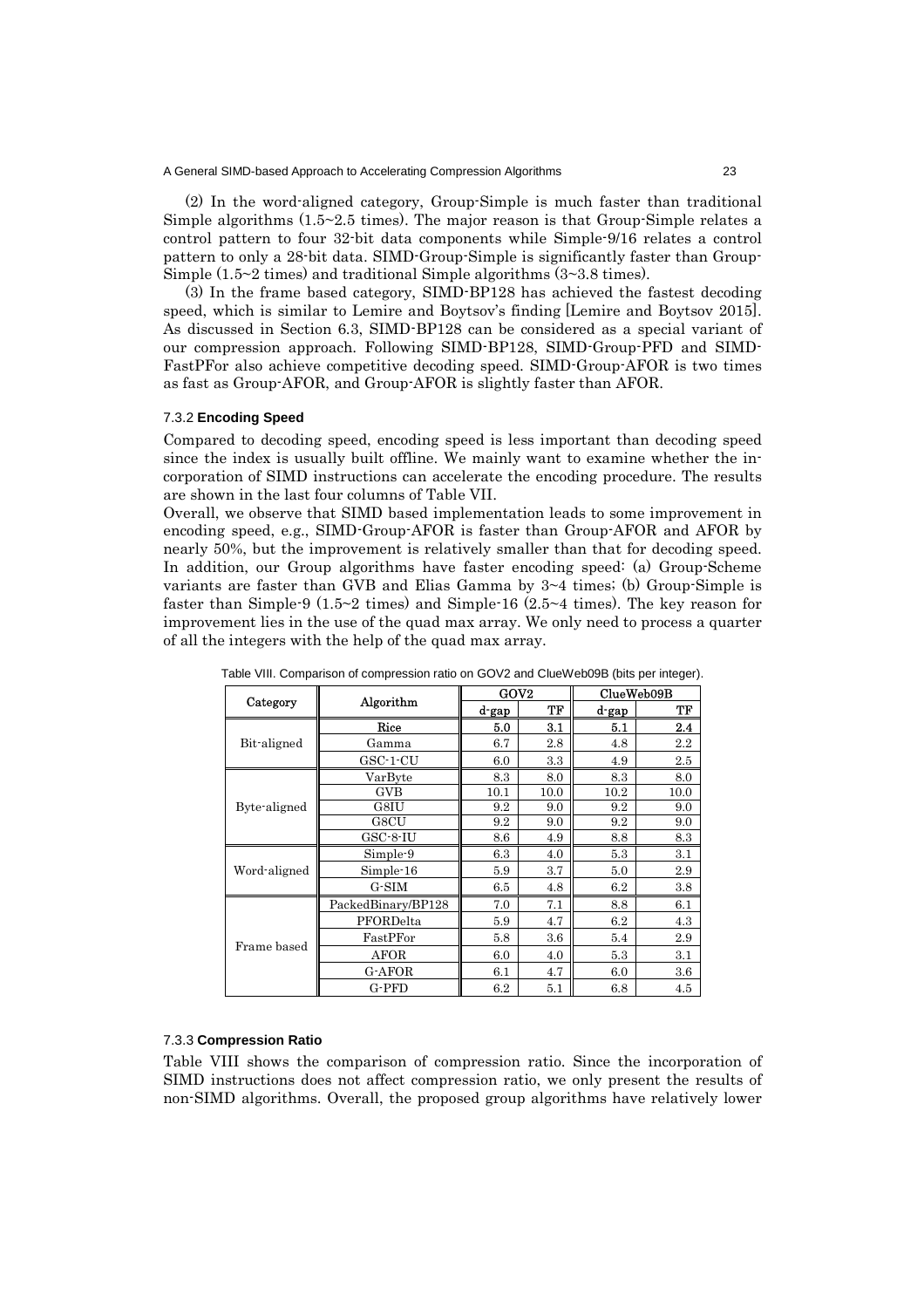compression ratio compared to the corresponding original algorithms. The main reason is that bit width is determined by the maximum integer in a group, which may potentially lead to more wasted storage. To achieve better vectorization, our algorithms use extra space but still have competitive compression ratios, e.g., GSC-1-CU is slightly worse than the best baselines Rice and Gamma (in terms of compression ratio) but they are 6~10 times faster than Rice and Gamma.

# 7.3.4 **Results on Wikipedia and Twitter datasets**

We continue to evaluate different algorithms on Wikipedia and Twitter datasets, which are used to examine the algorithm stability. Due to space limit, we only report the results on d-gaps, and the results on TFs have similar findings.

| Category     | Algorithm     | Decoding Speed<br>(mis) |         | <b>Encoding Speed</b><br>(mis) |            | <b>Compression Ratio</b><br>(bits per integer) |         |
|--------------|---------------|-------------------------|---------|--------------------------------|------------|------------------------------------------------|---------|
|              |               | Wiki                    | Twitter | Wiki                           | Twitter    | Wiki                                           | Twitter |
|              | Rice          | 67                      | 67      | 60                             | 60         | 5.4                                            | 5.5     |
| Bit-aligned  | Gamma         | 48                      | 46      | 61                             | 61         | 7.2                                            | 7.5     |
|              | SIMD-GSC-1-CU | 445                     | 429     | 218                            | 219        | 6.3                                            | 6.6     |
|              | SIMD-G8IU     | 1775                    | 1841    | 144                            | 153        | 9.4                                            | 9.2     |
| Byte-aligned | SIMD-GSC-8-IU | 1936                    | 2028    | 515                            | 528        | 9.0                                            | 8.8     |
| Word-aligned | SIMD-G-SIM    | 1809                    | 1975    | 230                            | 238        | 7.0                                            | 7.1     |
|              | PFORDelta     | 1202                    | 1264    | 35                             | 34         | 6.5                                            | 6.4     |
|              | SIMD-BP128    | 2003                    | 2133    | 449                            | 507        | 7.8                                            | 7.7     |
| Frame based  | SIMD-FastPFor | 2041                    | 2210    | 177                            | 195        | 6.2                                            | 6.3     |
|              | SIMD-G-AFOR   | 1810                    | 1929    | 430                            | 439        | 6.6                                            | 6.7     |
|              | SIMD-G-PFD    | 2230                    | 2434    | 198                            | <b>201</b> | 6.7                                            | 6.7     |

Table IX. Performance comparison on d-gaps of Wikipedia and Twitter Datasets.

In Table IX, we can observe that our proposed algorithms still work well on these two datasets: 1) Overall, our SIMD-based algorithms have faster encoding/decoding speed and slightly worse compression ratio than the corresponding non-SIMD algorithms. 2) Rice has the best compression ratio. 3) SIMD-BP128 has the best decoding speed followed by another two competitive algorithms SIMD-Group-PFD and SIMD-FastPFor. 4) Frame based algorithms have similar compression ratio except that SIMD-BP128 has a lower compression ratio (-15%).

#### 7.4 **Evaluation on query processing performance**

In the previous experiments, we have studied the decoding speed of different algorithms. A more direct comparison is to examine the overall performance of query evaluation with different compression algorithms. The time cost for per query processing typically includes the following steps: loading posting lists from disks to memory, decoding d-gaps, decoding TFs, recovering *DocID*s based on d-gap, locating documents with skip pointers, scoring the candidate documents and top- $k$  documents retrieval by using heap sort. Among these steps, only the first three steps are related to compression algorithms, i.e., loading posting lists from disks to memory, decoding d-gaps, and decoding TFs.

In our experiments, we have found that the cost from the disk IO is large and not stable. Therefore, we follow the method of using a warm cache [Delbru et al. 2012], i.e., the time measurements are made when the part of the index read during query processing is fully loaded in memory. The query processing speed is measured by the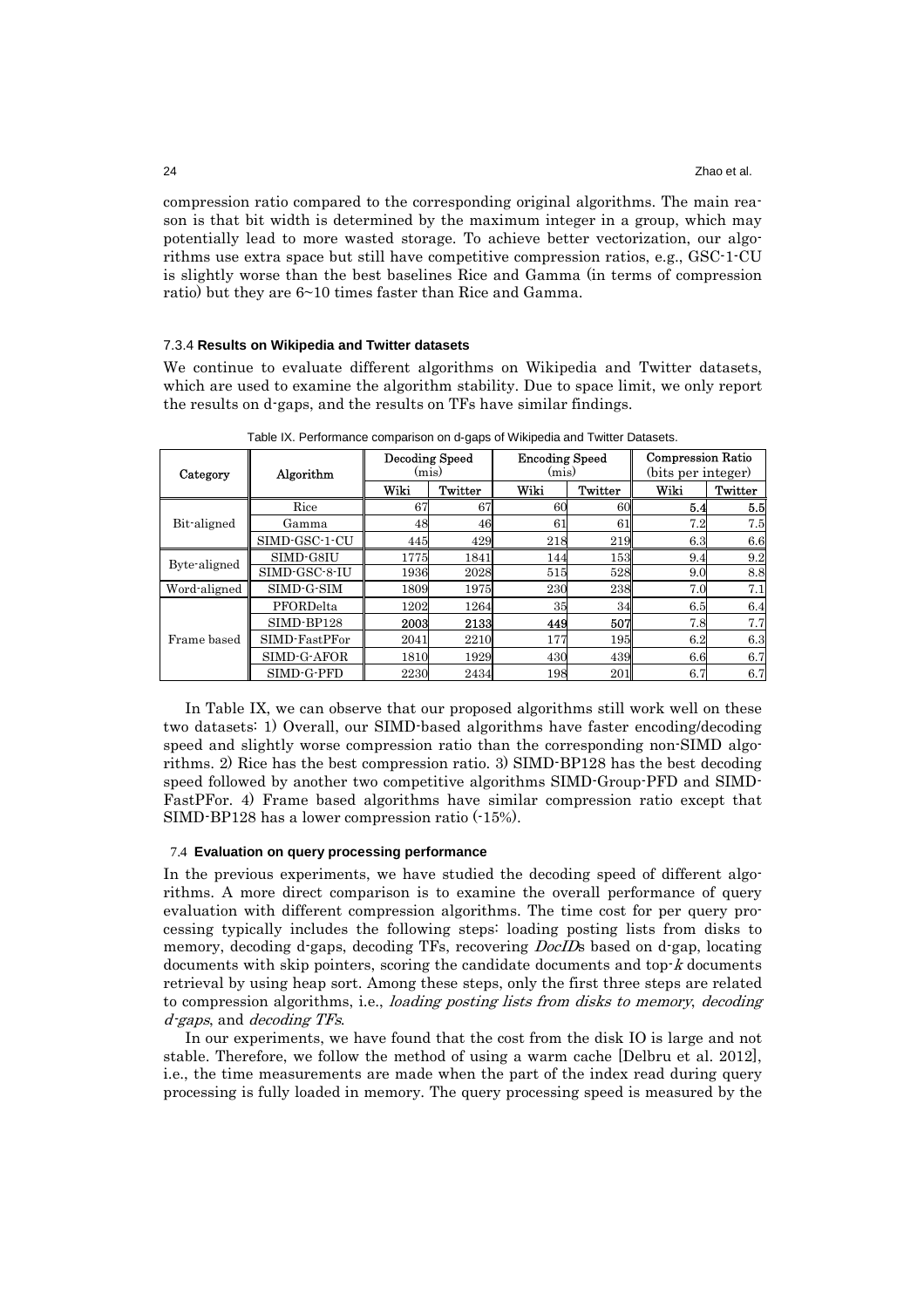query rate, i.e., the number of queries a system can process per second. Furthermore, we execute each query ten times, and take the average of ten runs as the final performance for a query.

| GOV <sub>2</sub>   |                   | <i>ClueWeb</i>    |                   |  |  |
|--------------------|-------------------|-------------------|-------------------|--|--|
| <b>Algorithms</b>  | <b>Query Rate</b> | <b>Algorithms</b> | <b>Query Rate</b> |  |  |
| SIMD-BP128         | 168.4             | SIMD-BP128        | 68.2              |  |  |
| SIMD-G-PFD         | 166.7             | SIMD-G-SIM        | 67.9              |  |  |
| SIMD-G-SIM         | 166.4             | SIMD-G8IU         | 66.8              |  |  |
| SIMD-FastPFor      | 164.2             | SIMD-G-PFD        | 66.6              |  |  |
| SIMD-G8IU          | 162.9             | SIMD-FastPFor     | 66.2              |  |  |
| <b>SIMD-G-AFOR</b> | 161.8             | SIMD-G-AFOR       | 65.1              |  |  |
| SIMD-GSC-8-IU      | 160.5             | PackedBinary      | 63.4              |  |  |
| PackedBinary       | 156.0             | SIMD-GSC-8-IU     | 62.6              |  |  |
| SIMD-G8CU          | 148.1             | SIMD-G8CU         | 60.5              |  |  |
| G-SIM              | 146.0             | Group-Simple      | 59.7              |  |  |
| PFORDelta          | 143.1             | PFORDelta         | 57.1              |  |  |
| G-AFOR             | 134.4             | VarByte           | 52.7              |  |  |
| VarByte            | 130.7             | Group-AFOR        | 52.4              |  |  |
| <b>AFOR</b>        | 127.1             | <b>SIMD-GVB</b>   | 50.7              |  |  |
| SIMD-GVB           | 126.1             | SIMD-GSC-1-CU     | 49.8              |  |  |
| Simple-9           | 122.2             | Simple-9          | 49.5              |  |  |
| SIMD-GSC-1-CU      | 119.3             | <b>AFOR</b>       | 49.0              |  |  |
| <b>GVB</b>         | 118.8             | Simple-16         | 48.9              |  |  |
| Simple-16          | 118.2             | <b>GVB</b>        | 47.6              |  |  |
| G8IU               | 117.4             | G8IU              | 46.9              |  |  |
| G8CU               | 107.8             | G8CU              | 42.5              |  |  |
| Rice               | 32.1              | Rice              | 13.5              |  |  |

Table X. Performance rankings on average query processing rate (the number of queries processed per second).

We still use the GOV2 datasets and the same TREC query set described in Section 7.1 for evaluation. The query evaluation adopts the DAAT (document-at-a-time) scoring way and the top- $k$  retrieval with  $k$  set as 10. We use the Okapi BM25 probabilistic model [Robertson et al. 1999] to measure the relevance between a candidate document and a query. Two types of queries are considered: AND query and OR query. We make use of the skipping lists for AND queries. For OR queries, we considered WAND [Broder et al. 2003; Ding and Suel 2011] and MaxScore [Jonassen et al. 2011; Shan et al. 2012].

To better see the advantage of SIMD-based algorithms, we present the results for AND query processing performance descendingly in Table X. We can observe 1) most of the top ten ranks are occupied by SIMD-based algorithms; 2) the proposed Group compression algorithms with SIMD instructions have outperformed the non-SIMD Group algorithms. 3) The SIMD-BP128 and SIMD-Group-Simple achieve competitive performance. In our experiments, decoding of d-gap and TF roughly takes 15%~35% of the overall time cost, therefore the improvement is less significant than that for decoding speeds in Table VII.

The results on OR queries are similar to what have been observed for **AND** queries, but the overall performance difference between algorithms is relatively small.

#### 7.5 **Evaluation on index sizes**

In this part, we compare the index sizes of different compression algorithms. Generally, the procedure of index creation includes two major steps: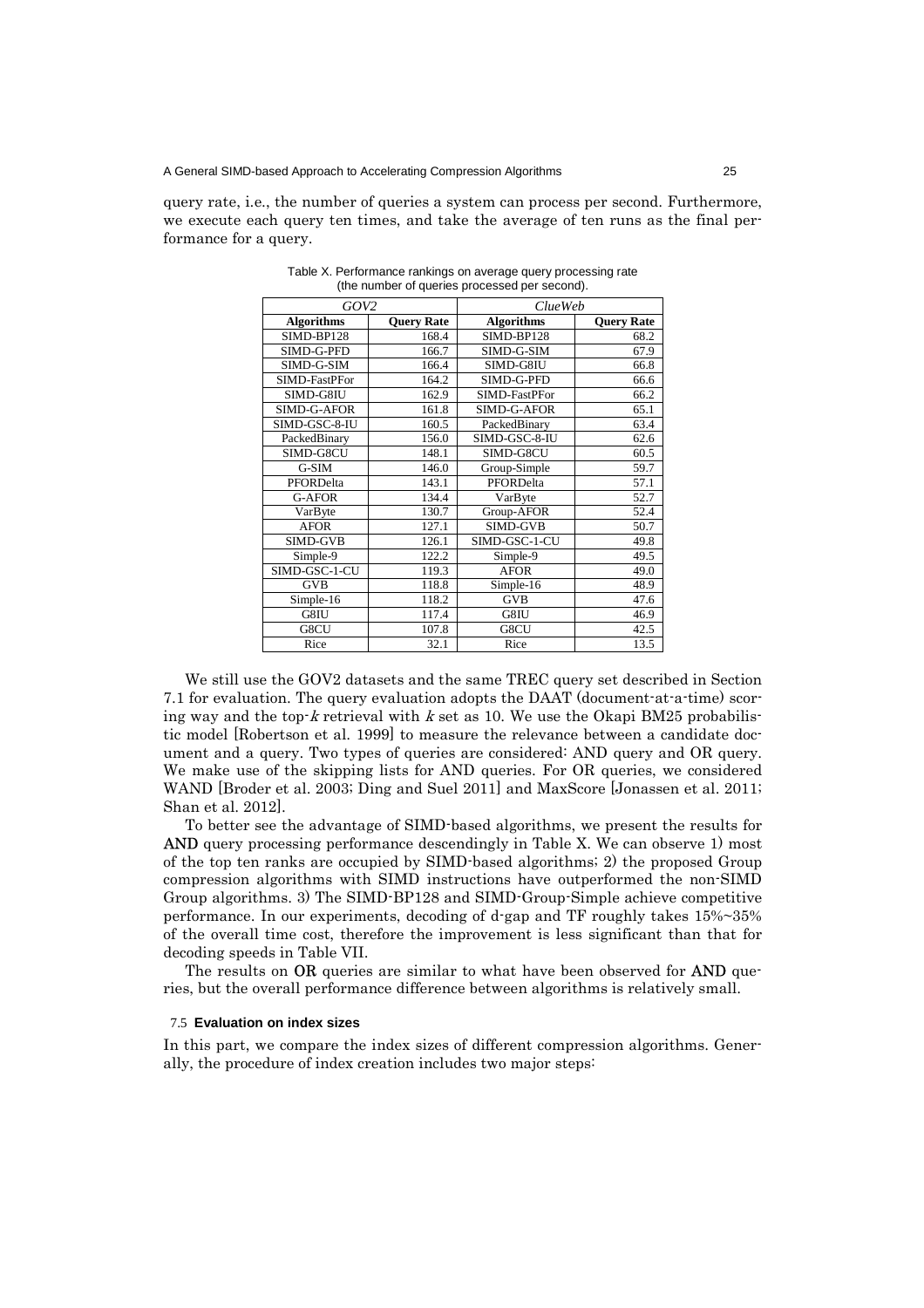(1) Segment creation: We gradually add documents to the in-memory inverted index. Once it has reached the limit of segment memory, we flush in-memory segment data to the disk. In this step, several local indices will be generated and the posting lists are not compressed.

(2) Index merging and optimizing. We merge all local indices into a global index and perform index optimization. In particular, we focus on the size of posting lists stored on the disk, which consist of three parts in our experiment: d-gaps, TFs and skip list pointers for posting blocks. The skip distance of skip list pointers is set to 512 postings. Skip lists and dictionary take little space. Therefore the overall index size is determined by the size of encoded posting lists. An algorithm with a better compression ratio will generate a smaller index size. Our proposed SIMD-based algorithms take up at least 128 bits no matter how small the size of posting lists is. Therefore, we adopt the traditional compression algorithms for short posting lists: posting lists with a size less than 64 are compressed by Variable Byte encoding.

Table XI shows the index sizes of different datasets by using different compression algorithms. Among all the algorithms, Rice has yielded the smallest indices on all datasets. The overhead for the index can be roughly divided into two parts, i.e., control patterns and encoded data. Group-based algorithms will save space for control patterns by sharing the pattern in the group but take up more space for the encoded data due to the alignment requirement. The final index size is impacted by this trade-off. For example, our algorithms Group-Simple and Group-AFOR take up a bit more space than their corresponding scalar algorithms, i.e., Simple-9, and AFOR; while our algorithms GSC-1-CU (extended from Elias Gamma) and GSC-8-IU (extended from G8IU) result in smaller index sizes compared to Elias Gamma and G8IU respectively.

| Category     | Algorithm    | GOV <sub>2</sub> | Clueweb09B | Wiki  | Twitter |
|--------------|--------------|------------------|------------|-------|---------|
| Uncompressed | Uncompressed | 40466            | 92062      | 11994 | 12518   |
| Bit-aligned  | Gamma        | 9571             | 16285      | 4479  | 4140    |
|              | Rice         | 7280             | 15120      | 3842  | 3387    |
|              | $GSC-1-CU$   | 8604             | 16144      | 4021  | 3755    |
| Byte-aligned | VarByte      | 12096            | 26378      | 4917  | 4725    |
|              | GVB          | 14167            | 31382      | 5418  | 5282    |
|              | G8CU         | 13691            | 29812      | 5715  | 5356    |
|              | G8IU         | 13852            | 30149      | 5766  | 5416    |
|              | $GSC-8-IU$   | 12883            | 28614      | 5176  | 4988    |
| Word-aligned | Simple-9     | 9078             | 17189      | 4236  | 3943    |
|              | Simple-16    | 8650             | 16315      | 4139  | 3826    |
|              | $G-SIM$      | 9629             | 19948      | 4316  | 4068    |
| Frame based  | PackedBinary | 10180            | 23355      | 4460  | 4202    |
|              | PForDelta    | 8699             | 19434      | 4095  | 3806    |
|              | AFOR         | 8071             | 15982      | 3870  | 3576    |
|              | G-AFOR       | 8963             | 18668      | 4118  | 3856    |

Table XI. Comparison of index sizes on four datasets with different compression algorithms (MB).

#### **8. CONCLUSIONS AND FUTURE WORK**

In this paper, we studied the problem of optimizing compression algorithms by using SIMD instruction sets. We generalized the ideas of previous studies for SIMD-based vectorization, and proposed a general approach. Based on this approach, we developed several novel compression algorithms, including Group-Simple, Group-Scheme,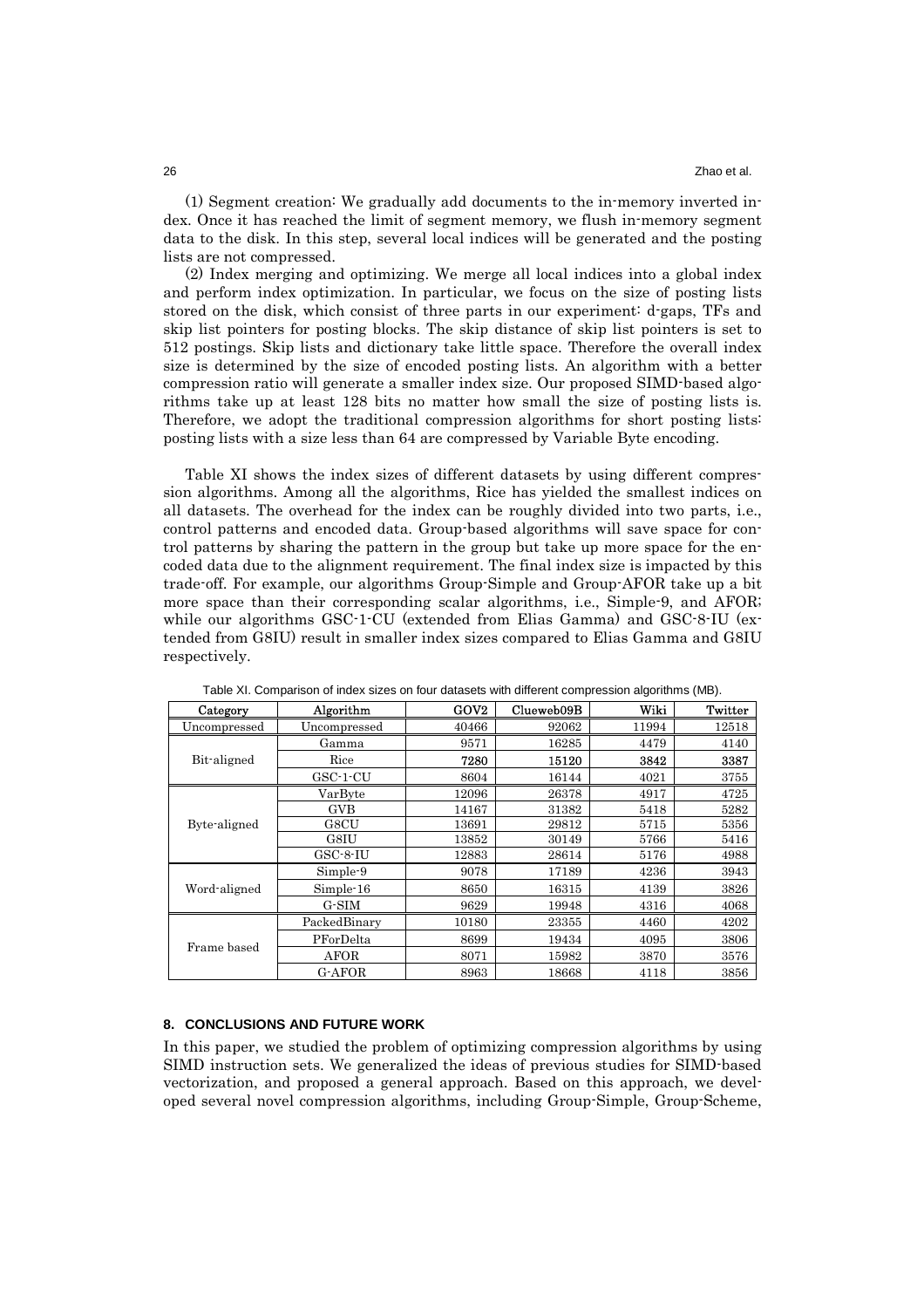Group-AFOR and Group-PFD, together with their corresponding vectorized implementations. We conducted extensive experiments on four large datasets and found that our algorithms performed consistently well on all the datasets. For example, the proposed SIMD-Group-Simple has competitive query evaluation speed. The proposed Group-Scheme has the flexibility to tune on different compression metrics with two adjustable factors: the variants with larger compression granularity have more competitive encoding/decoding speed, and the variants with smaller compression granularity have more competitive compression ratio. We summarize the major highlights of our work in Table XII.

Table XII. Summary of the highlights of our proposed algorithms.

| Algorithm<br>Categories | Algorithms based on<br>our approach       | Highlights                                                                                                                                            |  |  |
|-------------------------|-------------------------------------------|-------------------------------------------------------------------------------------------------------------------------------------------------------|--|--|
| Bit aligned             | Group-Scheme                              | Flexible control over the trade-off between decoding speed<br>and compression ratio with different compression granular-<br>ity and length descriptor |  |  |
| Byte aligned            |                                           |                                                                                                                                                       |  |  |
| Word aligned            | Group-Simple                              | Competitive query processing speed                                                                                                                    |  |  |
| Frame based             | <b>BP-128</b><br>Group-PFor<br>Group-AFOR | The fastest encoding/decoding speed (SIMD-BP128) and<br>competitive encoding/decoding speed (SIMD-Group-PFD)                                          |  |  |

In the future, we will study how to apply SIMD techniques on other Intel architecture, i.e., 256-bit or the coming 512-bit vector registers with AVX instructions, and other architectures including PowerPC and ARM. Furthermore, we will test the algorithms on other domains, such as database and image processing.

#### **REFERENCES**

- Anh V. N., and Moffat A. 2005. Inverted index compression using word-aligned binary codes. Information Retrieval, 8(1): 151-166.
- Anh V. N., and Moffat A. 2006. Improved word-aligned binary compression for text indexing. IEEE Transactions on Knowledge and Data Engineering, 18(6): 857-861.
- Anh V. N., and Moffat A. 2010. Index compression using 64-bit words. Software: Practice and Experience, 40(2): 131-147.
- Broder A. Z., Carmel D., Herscovici M., Soffer, M., and Zien J. 2003. Efficient query evaluation using a two-level retrieval process. Proceedings of the 20th ACM International Conference on Information and Knowledge Management. ACM, 426-434.
- Büttcher S., Clarke C., and Cormack G. V. 2010. Information retrieval: Implementing and evaluating search engines. The MIT Press.
- Chatterjee S., Bachega L. R., Bergner P., Kenneth A. D., Gunnels J. A., Gupta M., Gustavson F. G., Lapkowski C. A., Liu G. K., Mendell M. P., Nair R. D., Wait C. D., Ward C., and Wu P. 2005. Design and exploitation of a high-performance SIMD floating-point unit for Blue Gene/L. IBM Journal of Research and Development, 49(2-3): 377-392.
- Dean J. 2009. Challenges in building large-scale information retrieval systems: invited talk. Proceedings of the Second ACM International Conference on Web Search and Data Mining. ACM.
- Ding S, and Suel T. 2011. Faster top-k document retrieval using block-max indexes. Proceedings of the 34th international ACM SIGIR conference on Research and development in Information Retrieval. ACM, 993-1002.
- Delbru R., Campinas S., and Tummarello G. 2012. Searching web data: An entity retrieval and highperformance indexing model. Web Semantics: Science, Services and Agents on the World Wide Web, 10: 33-58.
- Elias P. 1975. Universal codeword sets and representations of the integers. IEEE Transactions on Information Theory, 21(2): 194-203.
- Intel Corporation. 2010. Intel 64 and IA-32 Architectures Software Developers Manual (Version 37). Santa Clara, California, USA, Intel Corporation.
- Inkster D., Zukowski M., and Boncz P. 2011. Integration of VectorWise with Ingres. ACM SIGMOD Record.